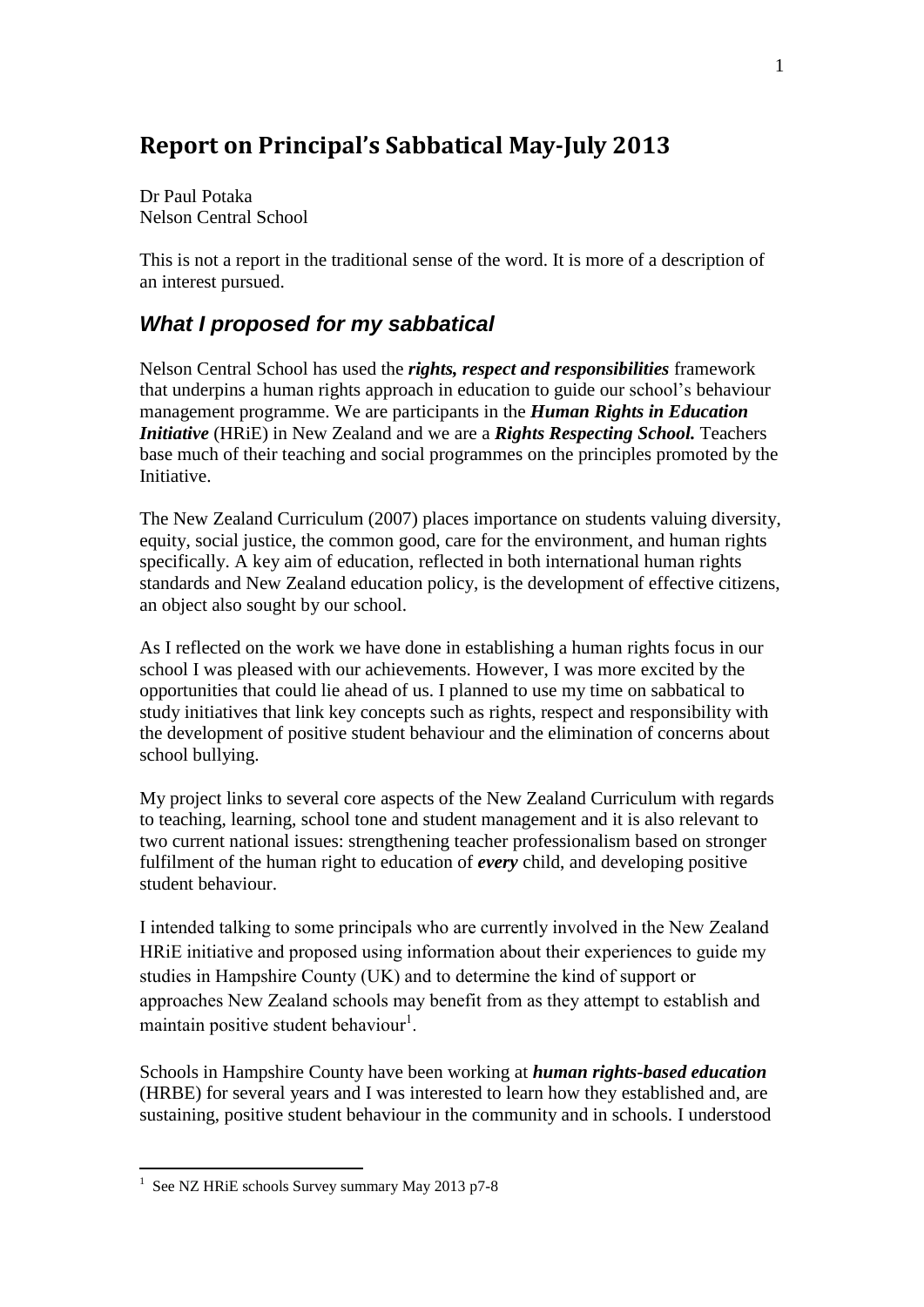one of their starting points was a concern for student safety so was interested to learn how they tackled anti-bullying issues through a HRBE approach.

Apart from spending time with Hampshire County officials I visited a number of schools to learn how they have put ideals into action. While I am confident in what we are achieving in New Zealand Schools, I was sure there was much we could learn from the Hampshire experience.

As a result of my sabbatical, I expected to contribute to the work of the Human Rights in Education (HRiE) Trust (NZ), especially ideas that will strengthen the network of schools involved in the New Zealand HRiE initiative. I intend stimulating some discussion around a review of standards applicable to education generally and to schools specifically as they think about the bigger pictures in education such as: How can government or government agencies be encouraged to give greater support to schools working on HRBE? To what extent ought schools to lead in terms of developing important concepts about the purpose of schools? To what extent can or should schools be human rights 'duty-bearers?' What can human rights-based education contribute to the lives of children and to society generally?

Continuing my work and research in human rights is a natural part of my on-going professional development and my contribution to ideas on school leadership for the benefit of the profession generally. I am a board member of the Human Rights in Education Trust (NZ). In this capacity I co-presented with Ced Simpson, a refereed paper for the New Zealand Education Administration Leadership Society Biennial Conference in 2012. We have since had an article based on that presentation published in the NZEALS Journal of Educational Leadership, Policy and Practice (Insert reference to JELPP).

### *What I did*

Reviewed reports on the Rights, Respect, Responsibility programme in Hampshire schools 2005-2011 [\(K. Covell, & Howe, R. B., 2007,](#page-25-0) [2008;](#page-25-1) [K. H. Covell, R. B., 2009,](#page-25-2) [2011;](#page-25-3) [K. H. Covell, R.B., 2005,](#page-25-4) [2007\)](#page-25-5)

Carried out a survey of New Zealand HRiE schools – summary attached Met with Ian Massey, Hampshire Education Authority to discuss current work in Hampshire

Undertook a programme of visits to four Hampshire schools Visited the Hampshire Education Authrity website

<http://www3.hants.gov.uk/education/childrensrights/>

Read: *Education in the best interests of the child: A human rights perspective on closing the achievement gap* [\(Howe, 2013\)](#page-25-6).

### *What I saw*

Ian Massey, in an eight page paper [\(Massey, 2006\)](#page-25-7), makes a solid case for Human Rights Education in the Hampshire District. He observed that current approaches designed to improve citizenship outcomes have a number of problems one of which is that there is "no underlying concepts and principles which can be linked to wider expectations, children's lives and rights", a void HRiE can fill in New Zealand..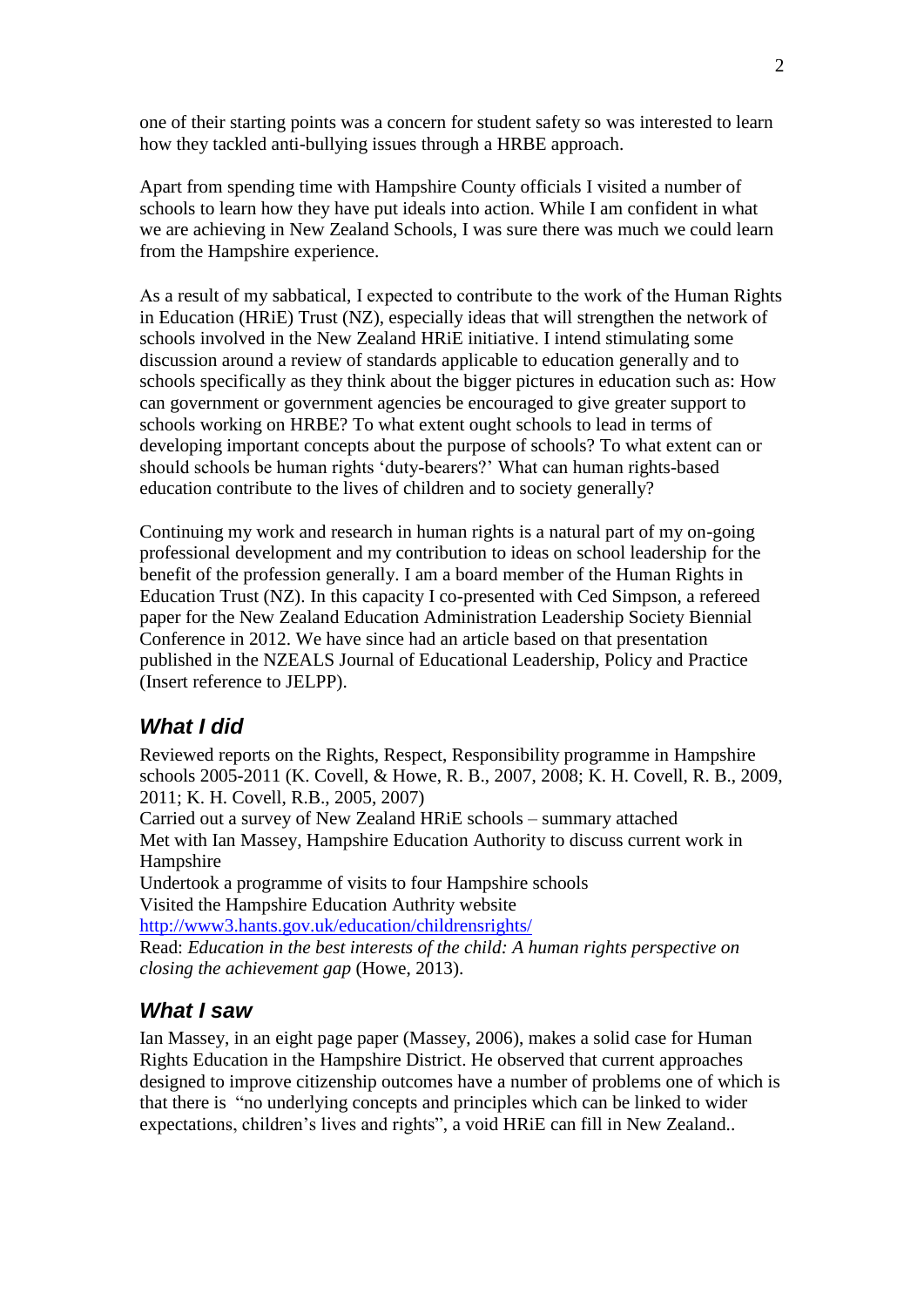Based on his observations of work being done in Nova Scotia, Massey demonstrated that more effective learning occurred as a result of individual internal changes that came through exposure to higher order concepts contained within the **UN Convention on the Rights of the Child.** He noted also that "for a rights based approach to be successful there has to be a **participatory pedagogy**"**.** That includes democratic teaching, cooperative learning and rights reflection. This is linked to children's selfinterest that propagates a contagion effect, "As children learn they have rights, within the context of a democratic classroom, **the value of rights spreads to support for the rights of others. Children become more responsible and begin to demonstrate more rights respecting behaviours to peers and adults.** One of the most important findings has been that the adult like understanding of rights gained and that responsibilities are inevitable corollaries of rights**.**

Rights, Respect, Responsibility (RRR) is a phrase that works in schools in Hampshire and serves as an easy nemonic to help children remember what they are learning or practising. It is one simple step away from action.

### **Classrooms in action**

RRR is a choice in terms of schools opting into the programme and the extent to which RRR is implemented. However, research indicates that full implementation is more successful than partial implementation [\(K. H. Covell, R.B., 2007;](#page-25-5) [Howe, 2013\)](#page-25-6).

I was fortunate to be granted entry to Fairfields Primay School, Manorfield Junior School, Cherbourg Primary School and Fryern Junior School where I was able to see programmes I had read about in the reports on the RRR programme in Hampshire schools [\(K. Covell, & Howe, R. B., 2007,](#page-25-0) [2008;](#page-25-1) [K. H. Covell, R. B., 2009,](#page-25-2) [2011;](#page-25-3) [K.](#page-25-4)  [H. Covell, R.B., 2005,](#page-25-4) [2007\)](#page-25-5). While my time at each school was obviously limited it was easy to see the path researchers had wallked and how they reached their conclusions.

At a school level I observed clear documentation outlining vision, strategy, policy and practice to guide the learning activities and practices in each school<sup>2 3 4</sup>.

I found several examples of schools RRR programmes in action in the schools I visited e.g., Manorfield School<sup>5</sup> and in Cherbourg Primary School<sup>6</sup>. In all schools there was clear evidence of plans, programmes and lessons linked to the United Nations Convention on Children's Rights (UNCROC)<sup>7</sup>.

There were clear guidelines around how class charters ought to be developed and  $used<sup>8</sup>$ ,

"Children and adults in a class or tutor group select those rights they agree are the most important in relation to what is done in that classroom. The process of developing a charter is as important as the end product. The process must

1

<sup>&</sup>lt;sup>2</sup> See Cherbourg Aims1213.DOC. p8

<sup>&</sup>lt;sup>3</sup> See Fryern School: School Ethos and Values p10

<sup>4</sup> See Fairfield aims p12

<sup>&</sup>lt;sup>5</sup> See Manor-field-junior-school-stories-of-change 13

<sup>&</sup>lt;sup>6</sup> See Cherbourg primaryschool-2 and Cherbourg rrrsubjectactionplan-cherbourgprimary p17

<sup>7</sup> See RRR lesson planning prompts p19

<sup>8</sup> See Classroom charters p21-24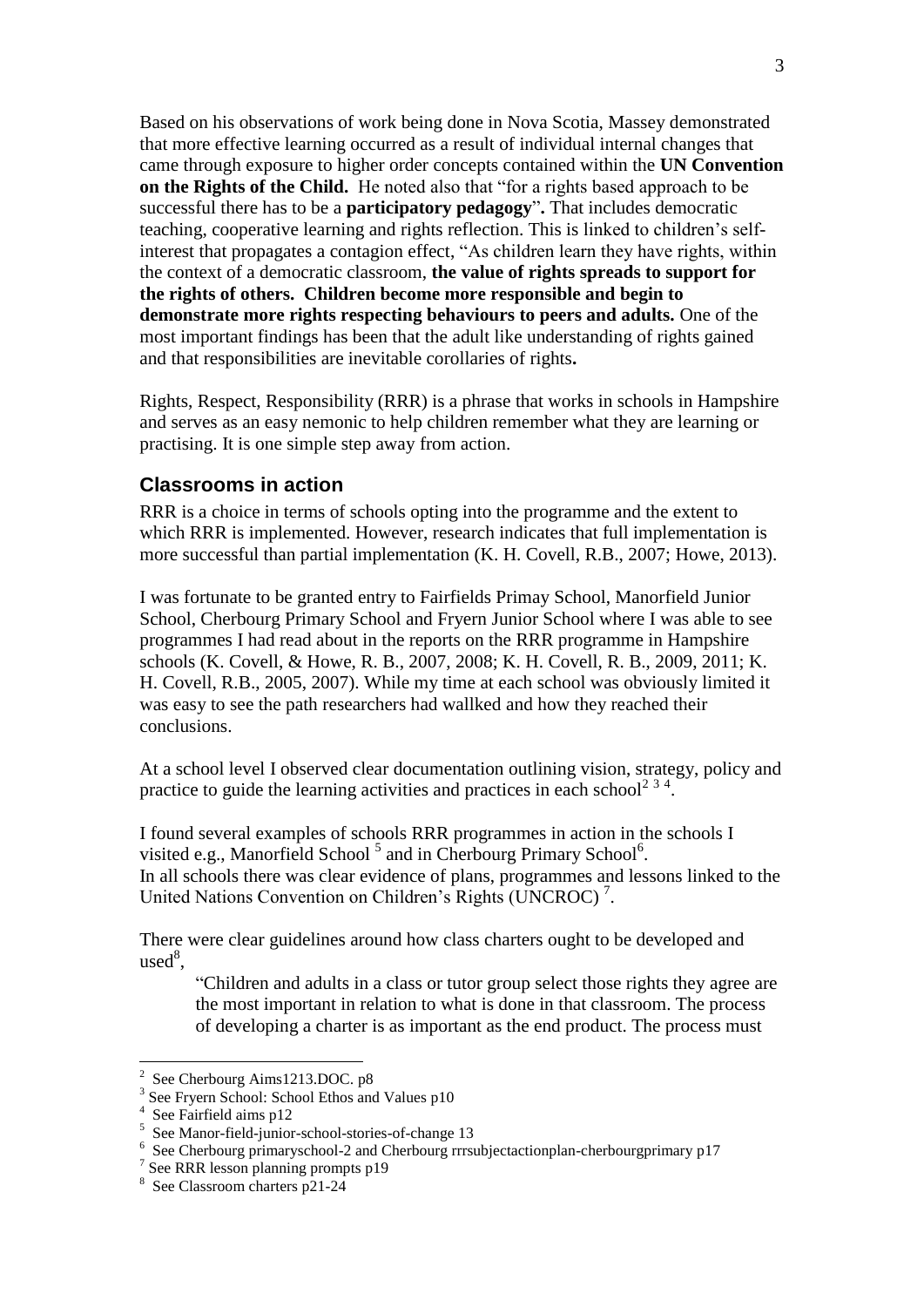be participatory, inclusive and build on the prior learning about the difference between *wants* and *needs*."

The importance attached to the notion of explicit teaching leading to embedding of RRR was evident in a paper suggesting questions that teachers could ask of their planning to ensure lessons are RRR friendly. Some of these concerned how to integrate RRR in the lesson planning, questions to ask about lesson content, questions to ask about how the RRR aspects benefit children and questions to ask about teaching and learning styles during the lesson<sup>9</sup>.

Most school documentation is written in 'child friendly' language and display labelling in the classroom and school is phrased in 'rights education' language.

In all schools there is a clear role for adults and children. This was clearly expressed in many class charters where children and adults signed up to the class charter expectations. Thus, teachers modelled RRR along with students and parents.

In order to ensure sustainability suitable opportunities for professional development were organised for principals and teachers where ongoing conversations about meaning and development could be had.

### **Institutional Support**

UNICEF School Awards Scheme<http://www.unicef.org.uk/rrsa>

Some schools took part in the an awards scheme promoted by UNICEF. It appears to have a motivational effect on schools and their leaders but once the top level has been achieved the questions that go begging are, "What next? How does one sustain purpose and motivation?"

One of the strongest features of the Hampshire RRR programme is the Institutional support available for everyone concerned. That includes:

- Advice and support from the highest levels district policy, senior personnel and senior advisory support to schools, school governance and school management
- Website support/repository of resources <http://www3.hants.gov.uk/education/childrensrights/>
- Networks supported by the district office
- Participation in research
- Support for research and development
- UNICEF support
- The Primary curriculum files of the children's rights section of the Hampshire website contains a range of teaching ideas to enliven work around the United Nations Convention on the Rights of the Child (UNCRC). They include themes such as *violence and protection: conflict and peace*, and *different abilities and disabilities*, as well as subject-led topics. This section is continually being updated with materials and ideas.
- District publications

1

<sup>&</sup>lt;sup>9</sup> See RRR lesson planning prompts p19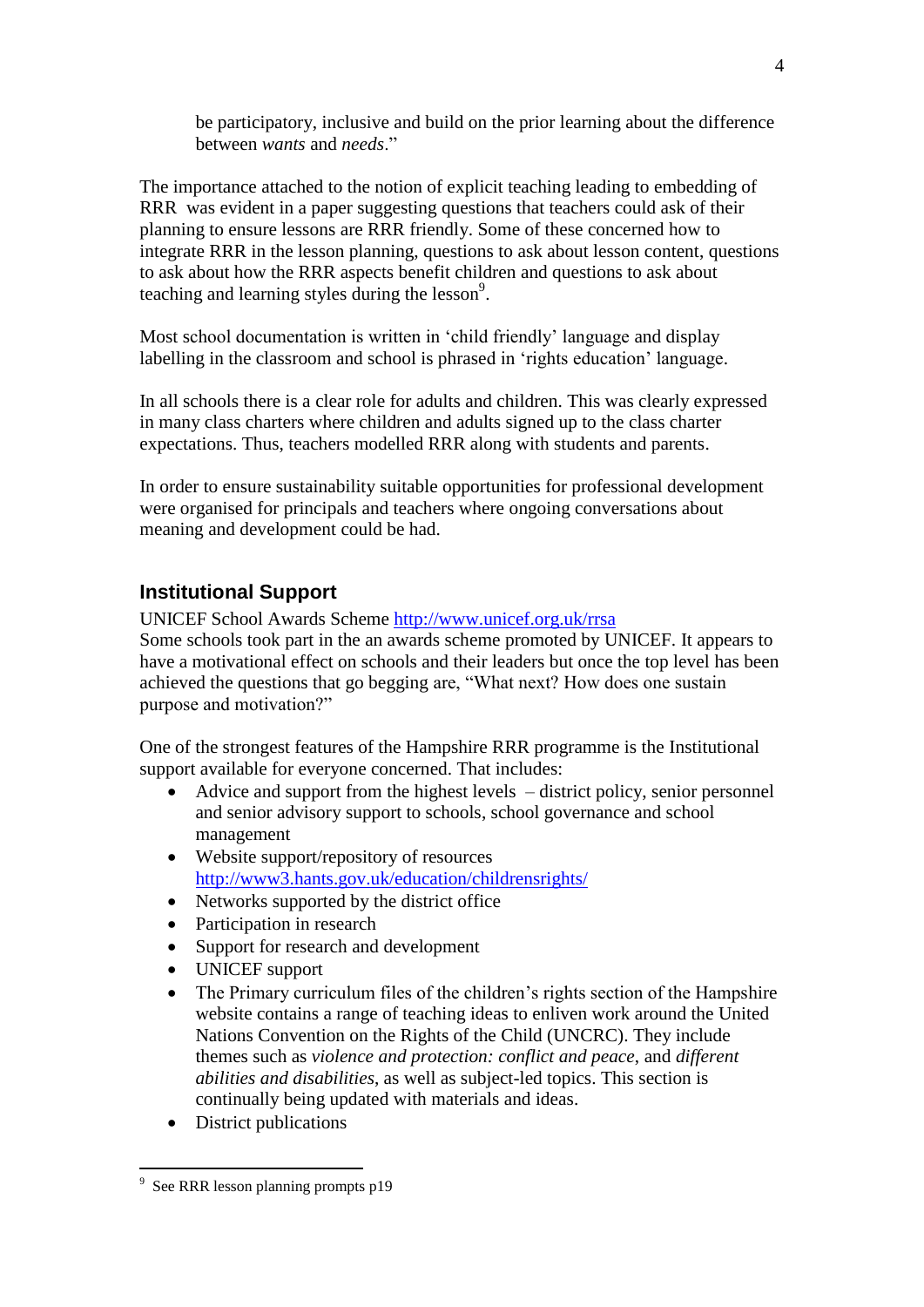A particularly useful resource is one called RADE (Rights and Diversiy Education). This comes in the form of a magazine in which administrators and practitioners share their experiences and advice on how they progress certain issues in their schools. The title of the resource suggests the content and target audience; and serves also as an important communication tool for those involved in the RRR programme.

It is clear to me the various forms of institutional support available in Hampshire have been a beacon and a fulcrum around which Hampshire schools' success with RRR has been built. That support has nurtured principals and teachers who have grown initiatives to suit their students, community and contexts.

### **Resources**

Ī was amazed at the resources I was confronted with on my visits to schools. Many of these had been developed in schools, others had been purchased from a variety of commercial sources while others were available through voluntary organisations. For me, the most useful single resource is a bibliography by Brian Howe and Katherine Covell; writing together, on their own or in conjunction with other people.

### *Implications for Nelson Central School*

In considering this question, a raft of thoughts cross my mind but my purpose here is to keep things simple and related to my particular school and groups with whom I work. There is scope to upscale these ideas but they need first to be refined at a school level:

- Build HRiE into the school Charter and curriculum plans at all levels of schooling
- Establish with senior managers, responsibilities for implementation of HRiE within their teams/classrooms
- Provide regular HRiE professional development for all staff
- Teach about and through human rights content and processes
- Infuse the curriculum with human rights stories.
- Carry out explicit teaching about rights, don't leave it to chance.
- Develop a human rights lense through which to view all school events and curriculum planning
- Use HRiE as a tool for freedom rather than control.
- Design and build a resource base to support curriculum topics see examples from Hampshire schools
- Develop an evaluation methodology for HRiE in the school to celebrate achievements, refine practice and identify new areas for development
- Encourage schools' support for the Mana Tika Tangata initiative that already exists in New Zealand [\(Simpson, 2008\)](#page-25-8). We have a resource that could perform work similar to that of the Hampshire Education Authority if it could be funded properly.

There is evidence that addressing these issues will go a long way towards reducing concerns about bullying and effective citizenship [\(Howe, 2013\)](#page-25-6). The research also suggests that attention to content contained in key rghts documents coupled with participatory pedagogy has a contagion effect [\(Massey, 2006\)](#page-25-7) that broadens the base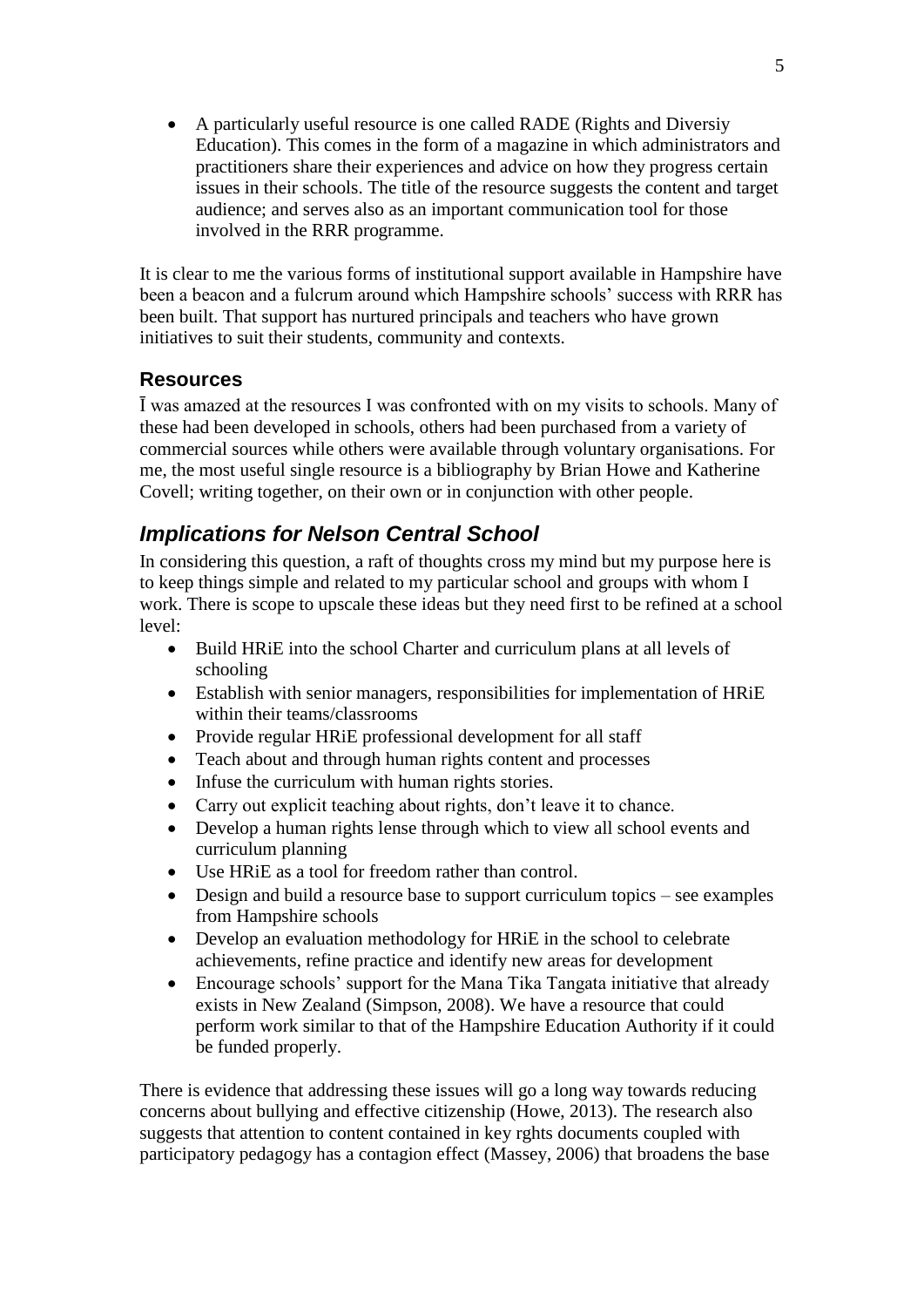of oberservance of rights, respect and responsibility and reduces the need for coercion.

### **Thanks**

My thanks go to the Nelson Central School Board of Trustees and the New Zealand Ministry of Education for granting me leave to pursue my interest, the Hampshire Education Authority for allowing me access to schools, to the principals of the schools I visited in Hampshire and especially to Ian Massey for his advice, guidance and insights.

Special thanks go to the principals of the school that were kind enough to open their doors to a grateful visitor - Fairfields Primay School, Manorfield Junior School, Cherbourg Primary School and Fryern Junior School.

In New Zealand I thank Ced Simpson from Human Rights in Education – Mana Tika Tangata - for his support and encouragement and the principals of New Zealand schools participating in the HRiE initiative.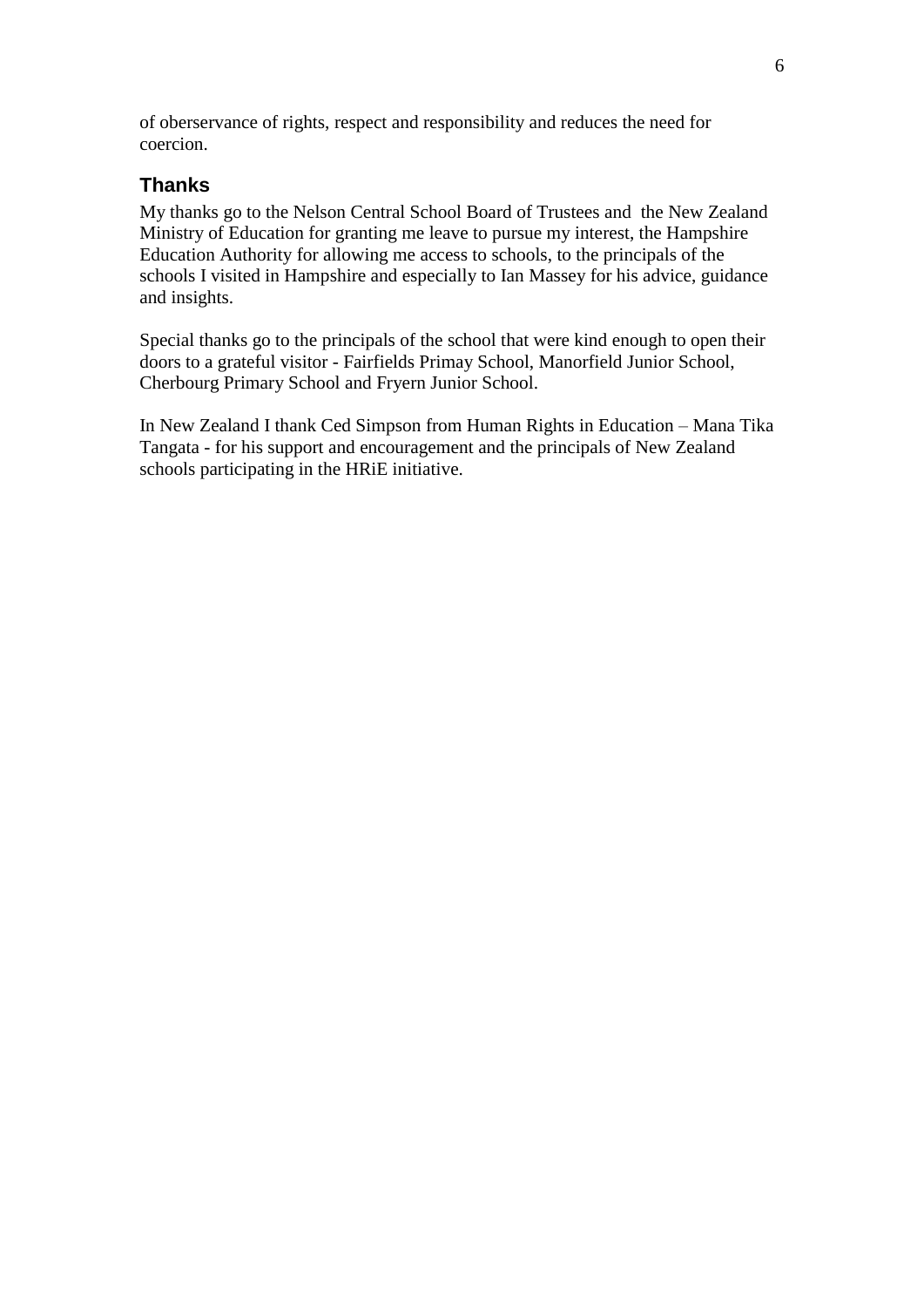### **Resources**

One of the most valuable parts of any investigation is the resources one gathers along the way. I have recorded here a small sample of those that caught my eye and that I believe have immediate applicability to our school and teachers. I gathered many others and in time they will find their way into teachers' practice. I

#### **Summary of a survey of School Principals on Human Rights in Education (HRiE) in their schools**

- 1. All principals surveyed said their schools either had a HRiE programme (50%) or something that approximated one (50%).
- 2. All respondents believe their HRiE programmes link to the NZ Curriculum through one or more of the Principles (66.7%); Values (83.33%); Key Competencies (66.67%); Key Learning Areas (83.33%) or in some other ways (16.67%).
- 3. HRiE intentions are stated in a variety of documents within the school; teachers' lesson plans (83.33%); Team/School long term plans (50%); Curriculum plans (33.33%); school policy (33.33%); or other (16.67%).
- 4. Some of the resources used in school HRiE programmes include; HRiE website (100%), teacher made resources (83.33%), commercial resources (66.7%), You Tube (66.67%), other Human Rights websites (50%), video (33.33%), CD (33.33%) or other (33.33%).
- 5. Students contribute to or lead HRiE activities in a variety of ways: participation on a class council (83.33%), participation in class lessons (83.33%), extra-curricular activities such as fund raising for a children's cause (66.67%), participation consciousness raising activities (50%), participation on a class council (16.67%), planning the curriculum or lesson (16.67%), or other (16.67%).
- 6. Schools are especially proud of :
	- a. **Developing the concept of rights with responsibilities**, and **implementing this is our class based treaties, programme delivery and school ethos that echoes our school values of whanaungatanga pono, respect, trust and personal excellence** (no hierarchical order). **We are part of a PLG relating to HRiE** so have opportunities to explore new learning with Ced Simpson. The emphasis varies with individual teachers and with some themes being more 'related' than others - so we're still learning and growing.
	- b. **Class and team agreements based on rights and responsibilities HRiE underlies our thinking and decision making.** This culture has helped move us as a school into a very positive phase where **citizenship is recognised as a right and a responsibility**
	- c. We are **endeavouring to embed it into the culture of the school**. We do not want it to be a separate part of the curriculum or indeed even say we are a Human Rights school. Our aim is that **it will underpin all that we do and the links will be made in an authentic and meaningful way.** There is more work to do in this area and although it **features in our strategic plan** etc. it **does not really stand out in policy.**
	- d. We have had HR especially the UDHR / CRoC as **focus for a school wide production involving every student - 500+**
	- **e. Linking our Positive Behaviour For Learning programme to Human Rights in Education and also linking them both to Restorative Practices.**  The **change in language between students and between Staff and**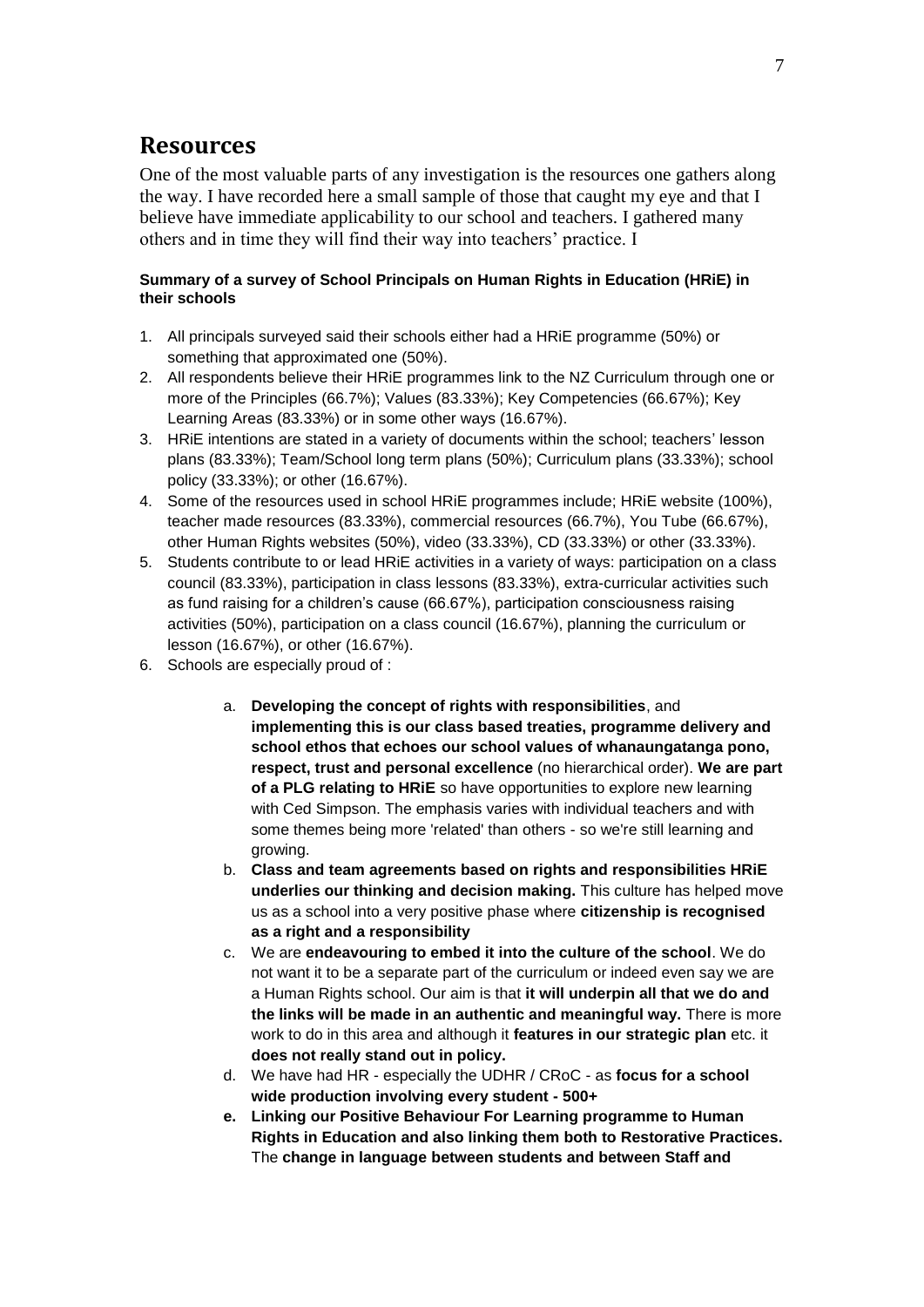#### **students** - you could see the **power shift from one person dominating another to both having equal rights as people.**

- 7. Respondents rate awareness of their staff to HRiE teaching and learning as Very aware (60%) or mildly aware (40%). No-one rated their staff as 'highly aware' or 'not aware'.
- 8. Staff have carried out various professional development activities with: a HRiE presenter (100%); a teaching colleague (33.33%) and other (33.33%).
- 9. Respondents rated their staff knowledge about human rights in education as: some knowledge (66.67%), very knowledgeable (16.67%) and interested in increasing knowledge (16.67%).
- 10. Schools' interest in learning more about teaching HRiE was rated: very interested (66.67%) and interested (33.33%).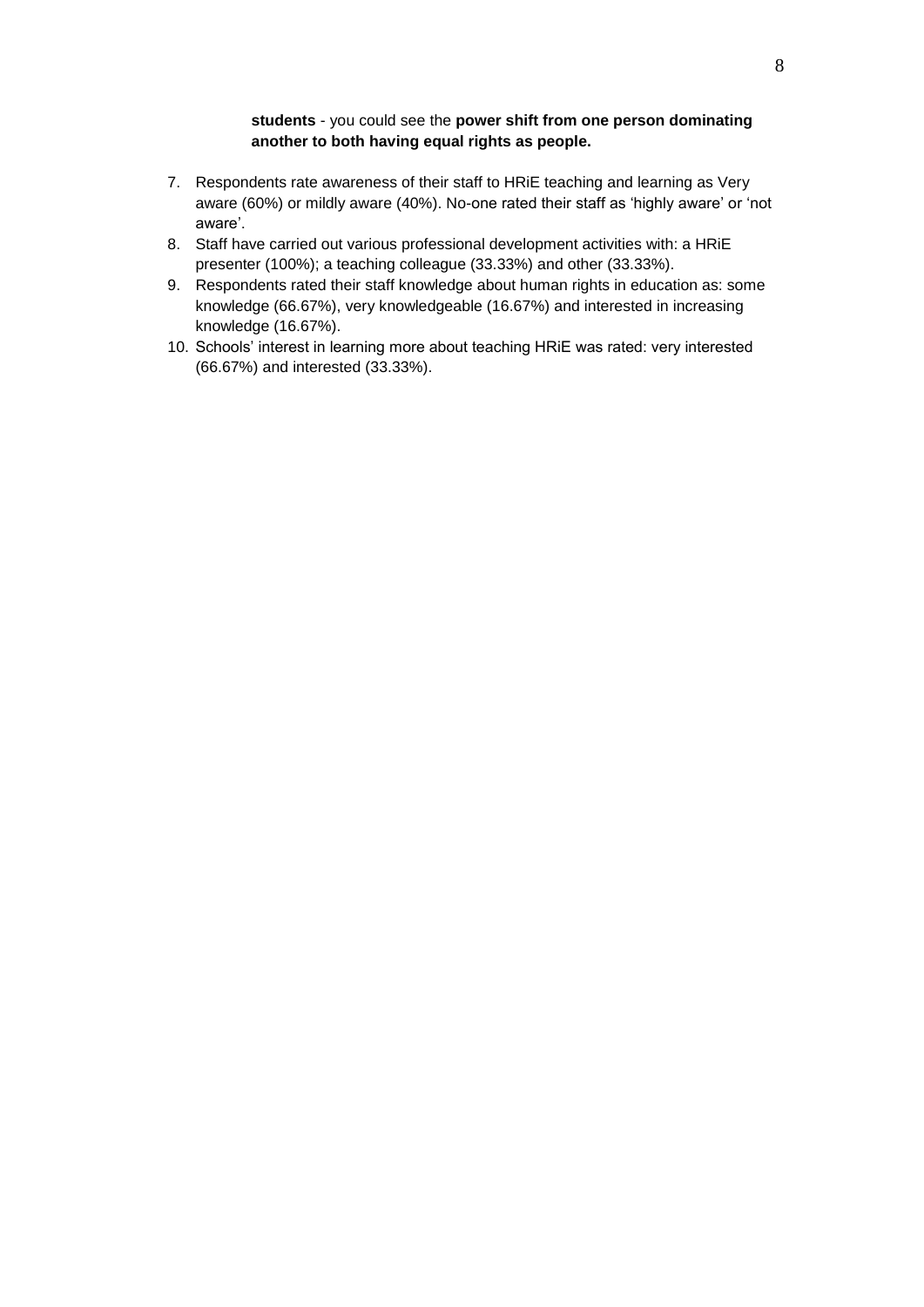### **CHERBOURG PRIMARY SCHOOL**



### **Aims**

| Created by   | Governing Body | Monitored by  | Governing Body |
|--------------|----------------|---------------|----------------|
| Date adopted | September 2005 | Last reviewed | September 2012 |
| Review cycle | Annual         | Next review   | Autumn 1       |
| Signed FGB   |                | Signed HT     |                |

Keeping our core values in mind, our aims are:

# **Curriculum**

- To ensure that the curriculum is delivered in an enthusiastic, challenging and stimulating way to build on children's existing strengths and interests.
- To deliver a broad and balanced curriculum to each and every pupil regardless of ability, age, gender, race and religion to ensure the development of the whole child.

## **Assessment**

 For assessment to be an integral part of teaching and learning. It needs to have a clear structure and be meaningful to all.

# **Behaviour**

- To ensure that expectations of behaviour are high and that reinforcement is positive and consistent throughout the school.
- To maintain school's Golden Time behaviour policy.
- To incorporate the UN Rights of the Child in supporting children's behaviour.

### **Resources**

 To enrich the curriculum by providing enough planned and appropriate resources throughout the school.

# **Staff**

- To maintain an environment where each individual supports, respects and values the efforts of colleagues.
- To work effectively as a whole school team.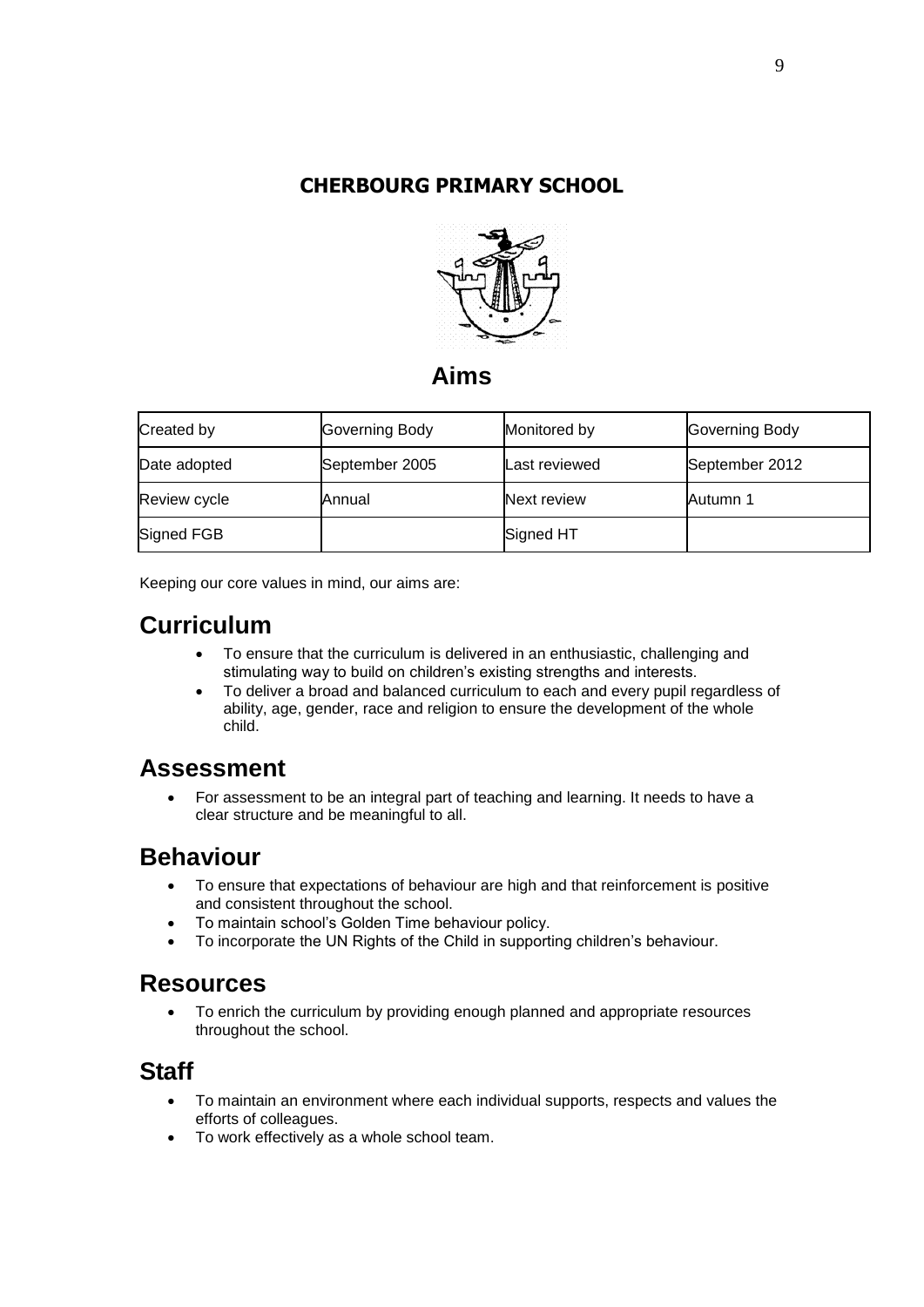## **Parents**

- To give parents the information they need to have high expectations of their child.
- To feel involved and valued in their children's learning by engaging their expertise and experience to benefit the school as a whole.

## **Governors**

 To enable staff, pupils and parents to be aware of the role of governors and who individual governors are, by developing links with the school improvement plan and working in partnership with staff.

# **Environment**

 For all members of the school community to create a safe, purposeful, stimulating and welcoming environment which promotes learning for all. For this the children should feel pride and respect for their school and, ultimately, for themselves.

# **Community**

 To give the school a higher profile within the local community and where possible to use resources within the community to enhance children's learning.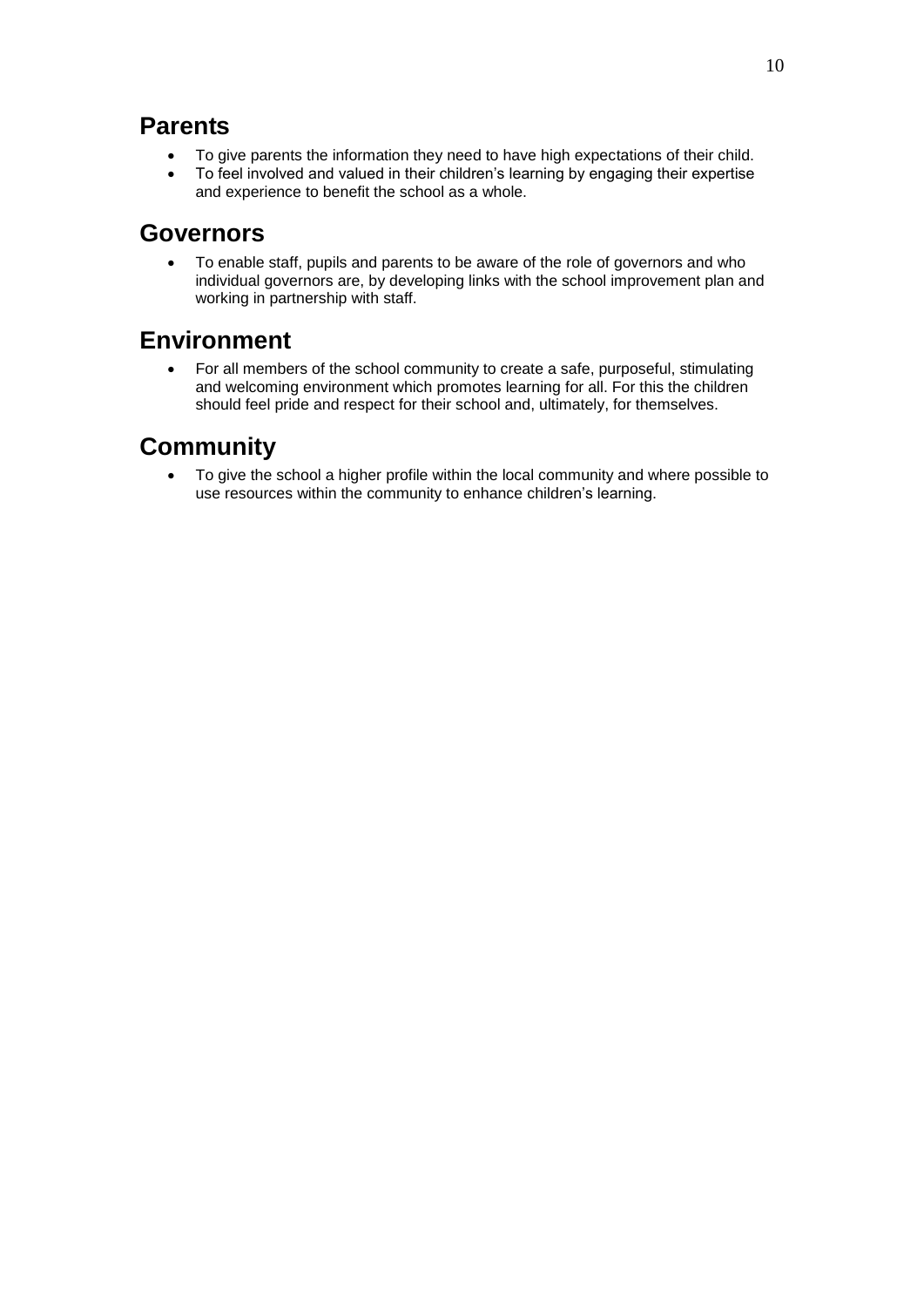## **Our Vision Statement**

**The Frvern Federation** will be rights respecting, happy, caring, secure and safe schools; where all children achieve the best possible outcomes within a supportive and stimulating learning environment.

Fryern Infant Nurture, Challenge and Inspire

Fryern Junior High Standards, Happy Children.

### *MISSION*

To:

- provide an exciting and creative curriculum
- achieve high standards
- develop enquiring minds
- develop knowledge of children's rights, foster respect and instil a sense of
- responsibility
- recognise and celebrate success in everyone
- build strong collaborative partnerships with families and the local community
- encourage and enable the continuing professional development of all staff

## *VALUES*

We:

- are a mutually supportive, motivated community
- take care of, respect and enjoy our environment
- enjoy working as a team
- have high expectations
- encourage through praise and reward
- value everyone and enable everyone to believe in themselves
- value life-long learning
- enjoy finding new ways of thinking and learning
- take responsibility for our own actions
- enjoy sharing our successes
- embrace challenges
- value the support of parents and the wider community

# *OUR SCHOOL AIMS*

We believe that the primary years at school are a vital part of the whole development of each child. In support of that belief we strive to:

- Generate a stable and caring environment which will stimulate them socially, physically, emotionally, spiritually and intellectually at their own level. Involve the children in a wide range of educational experiences encouraging them to explore, challenge, question, predict and develop their own initiative and independence.
- Ensure that children flourish and achieve their full potential.
- Provide a curriculum that is exciting, interesting and challenging that meets the needs of each individual child and builds on their strengths and interests.
- Encourage a sense of self-worth and self-respect, honesty and integrity as well as respect and tolerance for others and their views.
- Engage the support of parents and community in the process of learning which is lifelong.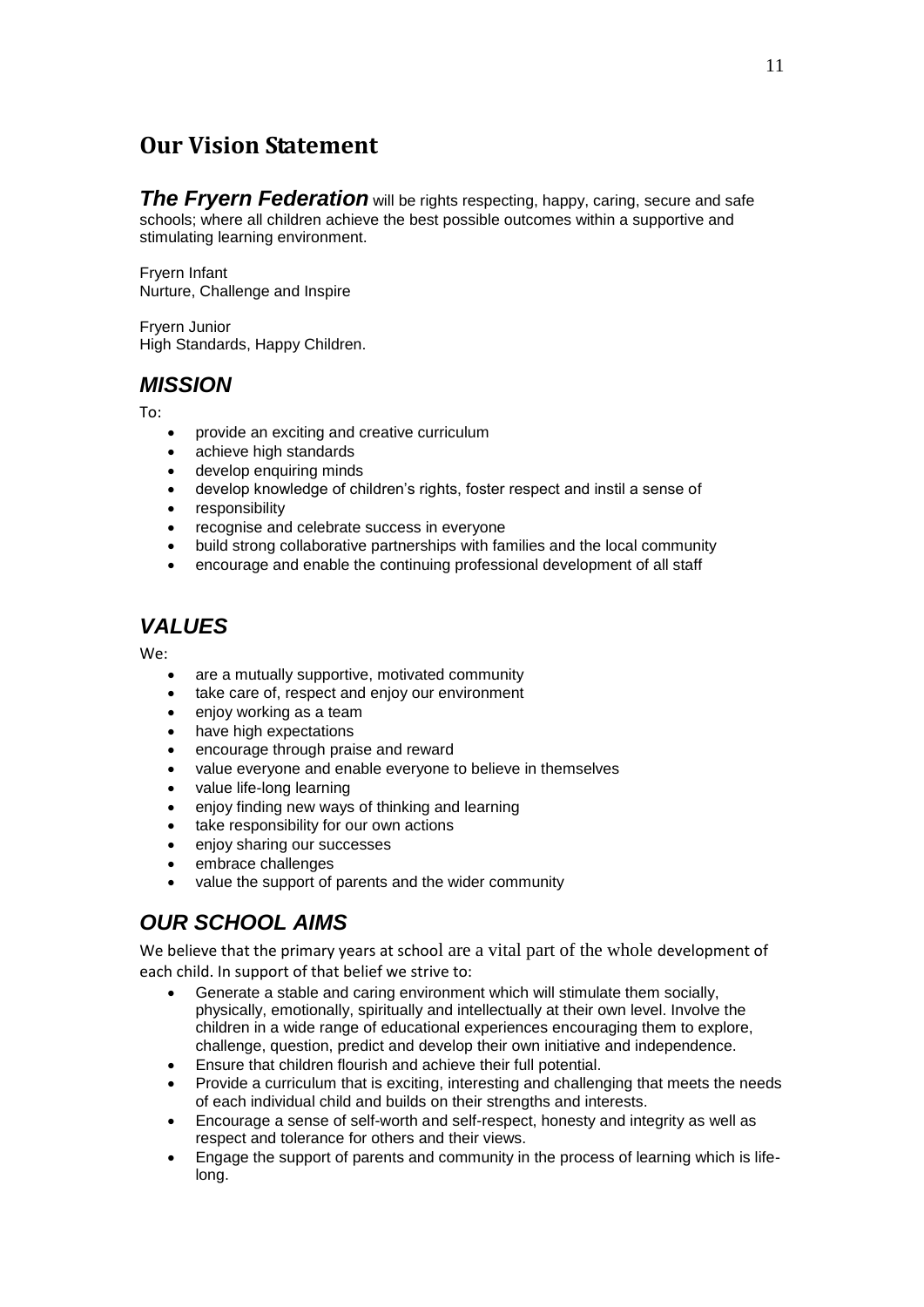Our ultimate aim is to give all our children the confidence and enthusiasm to become life-long learners.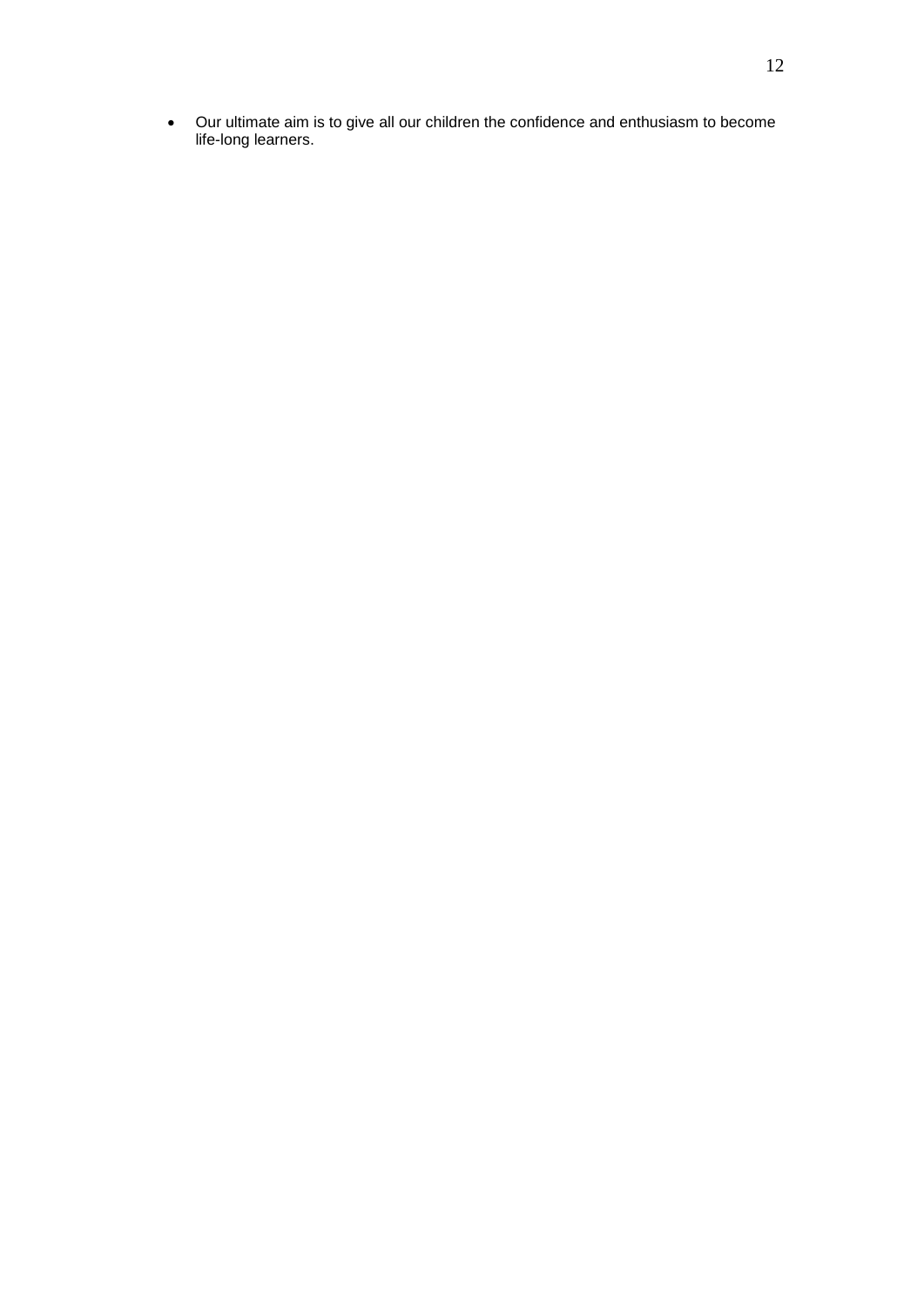# **Fairfields Primary School**

### *The Aims of the School*

- To promote high standards of pupil attainment.
- To provide high quality learning opportunities.
- To ensure that all pupils strive to achieve their full potential.
- To provide appropriate support for all pupils with Special Educational Needs.
- To provide a safe and secure working environment which is welcoming and offers inspiration.
- To build good relationships between the school and the community.
- To create an environment where parents and families feel that they can play a valuable part in their child's education.
- To encourage pupils to be open, honest, caring and thoughtful.
- To encourage all members of the school community to respect the rights and feelings of others.
- To broaden the experiences of all pupils in the realms of:
	- o language and literacy
	- o mathematics<br>o knowledge are
	- knowledge and understanding of the world and other cultures.
- To give every child the opportunity to develop their physical and creative talents.
- To offer opportunities for moral and spiritual development.
- To recognise that education is constantly changing and that this school is prepared to promote change for the better.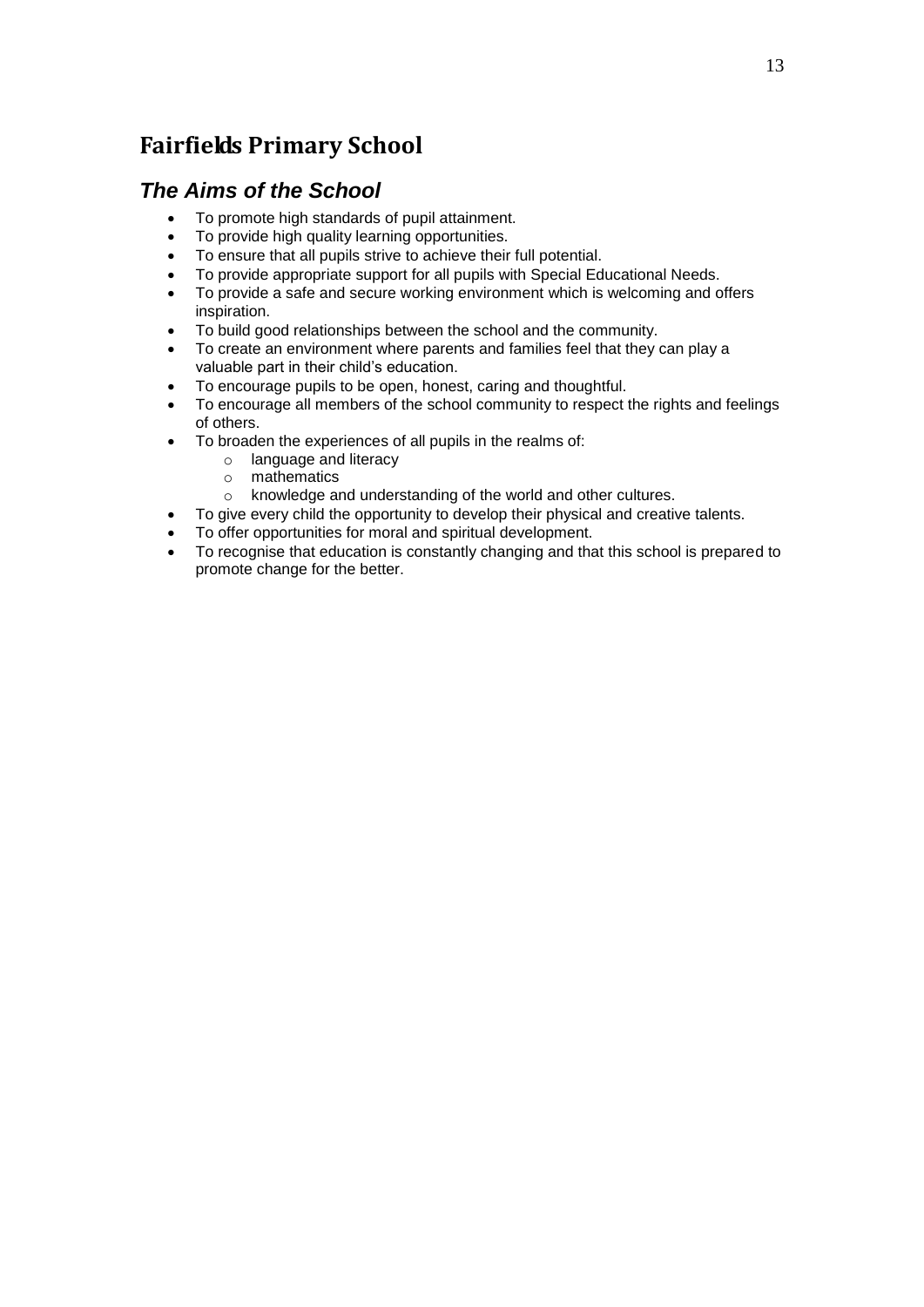## **Manor Field Junior School Ready, Steady RRR – From Finish to Start**

"Although it may not 'tick the OfSTED box' and despite the fact that it is a little 'unconventional', how could Community Cohesion be given less than 'Outstanding'? The values of this school are based on 'The United Nations Convention for the Rights of the Child'. Is there any better way of promoting Community Cohesion? United… Nations… Meaning that you work together to ensure the cohesion, the sense of belonging and identity for every child, despite which nation they belong to. I understand that Community Cohesion at Manor Field Junior School is 'outstanding'." OfSTED Feedback, January, 2011, Manor Field Junior School.

When we began our RRR 'journey', it was not to complete a tick list, not to gain any certificates or awards, neither was it to adhere to any OfSTED criteria. We began integrating the articles of the UNCRC and exploring the real meaning of Rights Respecting children… teachers… families… people… because it was the right thing to do. If we had needed an authority to do so, article 42 of the UNCRC states: "The Government should make the convention known to parents and children."

The reason for the success of RRR in our school has been that it has been shared by all, communicated with all and it has become an ethos that has been consistently valued by children, parents, school and all members of the school community.

There have been many different outcomes over the past seven years since we introduced RRR and it is difficult to know which have been the most significant, but I hope that the following will help to reflect the nature of RRR at Manor Field Junior School and the impact that RRR has had on our school community.

"Does Mrs Cushing run the school or does she help the school to run?" A quote from a pupil at the school, aged 9.

Why did we begin our RRR journey? What were we hoping to achieve? What was the motivation? With a topic based curriculum already in place, it was not difficult to integrate the articles from the UNRC into planning, but what else did we do and what else did we hope to achieve? And when we began planning and delivering staff training on 'democratic classrooms' and the real meaning of 'pupil participation', what did we plan as expected outcomes?

When a nine year old pupil can sum up the true meaning of a rights respecting school in one sentence, what else is left to say? This quote was the result of a discussion with a group of children prior to the arrival at our school of some visitors from Wales, including the Welsh Children's Commissioner. In recognising that Mrs Cushing, the head teacher, is not solely responsible for 'running the school', the child also acknowledged the importance of pupil participation at Manor Field. Through staff consistently modelling rights respecting behaviour, children at Manor Field genuinely recognise that they have a voice and that their voice is genuinely listened to and their opinions genuinely responded to. The days of 'paying lipservice' to school council are over and it is our responsibility, as adults working with young people, to continue to empower them to become responsible citizens who can make positive contributions to the wider world.

#### The need for leadership…

Having recognised the value of pupil participation, there is however a need for strong leadership of RRR if it is going to be successfully integrated. Whilst individual teachers can take responsibility for integrating articles from the UNCRC in their own planning, and promoting a democratic classroom, without the head teacher embracing RRR, giving it time and value, can it ever be embedded in the school?

From our initial county RRR training to this date today, RRR has been driven 'from the top'. The most significant contributory factor to success at Manor Field has been the strong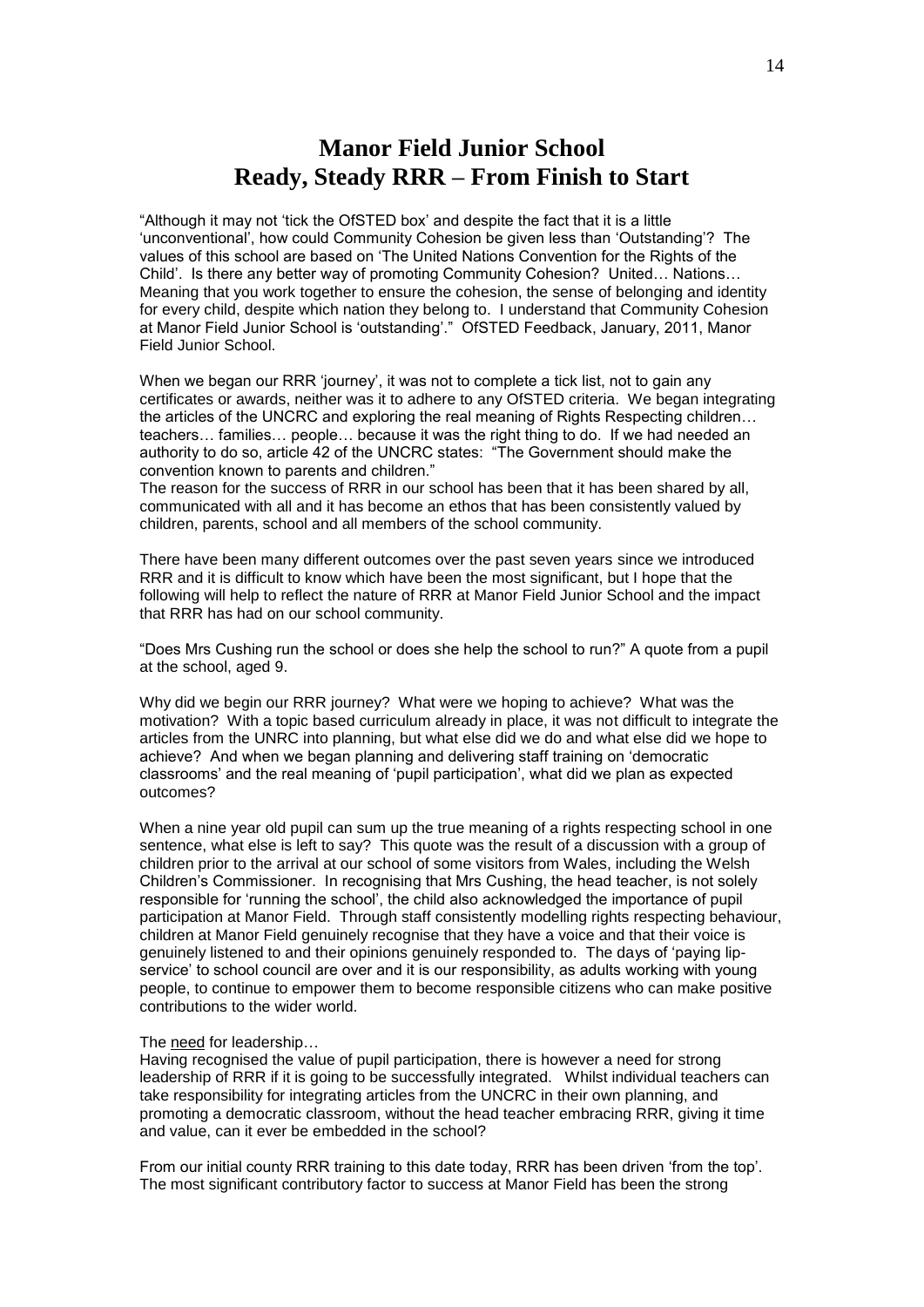leadership: both in terms of having a member of leadership staff to inspire others and 'lead the way' by example, but also having a head teacher who embraced and believed the ethos of RRR making time for it within the constraints of an already very busy and at times over loaded school. Whilst government initiatives continue to be implemented and then change, the fact that the leadership team were not prepared to compromise the ethos of RRR, was paramount to success. The message given by the leadership team is this: RRR at Manor Field is not a choice, it is a pre-requisite.

Whereas you might WANT RRR to be delivered creatively, you NEED RRR to be valued and lead by the leadership team AND the head teacher.

#### *"Why do we need individual credits? We understand when our teachers and LSAs are pleased with us, so why do we need anything else?" A quote from a child, pre-referendum*

In a school which had historically always had a high percentage of children on the SEN register with SEBD as a primary need, behaviour management had always been a strong focus on our strategic plan. When we began our 'RRR journey', we replaced the idea of stickers with both an individual and a class credit system.

Class credits were rewarded when the whole class, working in cohesion, met a target which they had set for themselves, e.g. All children remembering their reading books because we have a right to an education. An agreed number of class credits meant that the children could choose a class activity that they would like to engage in.

Individual credits however, were to individually recognise and value children for their individual contribution – either academic or social. *"Credit to you,"* became key vocabulary amongst our Learning Support Assistants, teachers and all other staff. When a child had collected a certain number of stickers, (the number was agreed with the class through a democratic classroom), they would be rewarded with a certificate.

In 2009, however, all this changed following a referendum requested and arranged by the school council. The children wanted to explore whether children needed to be 'rewarded' through a credit system. In their own way, they were looking at whether extrinsic or intrinsic motivation should be promoted in the school. Understanding their right to an education, they also showed a deeper understanding of their responsibilities and recognised that they had a responsibility to do their best, to contribute and to participate positively in their education.

The school voted unanimously that individual credits would no longer be awarded but that the class credit system would continue as it promoted positive relationships within the classroom, engaged children in collaboration and team work and encouraged children to work together to make their classroom world *'a better place.'*



Making the world a better place… Manor Field goes 'Global' If children cannot get along with the children who sit on their table, if they cannot communicate well with the children in their classroom or form positive relationships with the other people who live in their direct community, how will they ever develop empathy for children living in other parts of the world? One of our main focus areas over the past few years has been to develop our understanding of global education and to challenge our views of a global citizen. Whilst

other schools might have chosen to make international links with other schools, we have very much focused on developing in the children the idea that we are all equal, no matter which part of the world we come from, our gender, our religion, our economic background…etc. etc. Whilst we don't have formalised international links, we are linked internationally through the very fact that we have the same rights as all other children around the world – be it that they live next door to us, in the next town or on a different continent.



'RRR is Embedded at Manor Field Junior School??'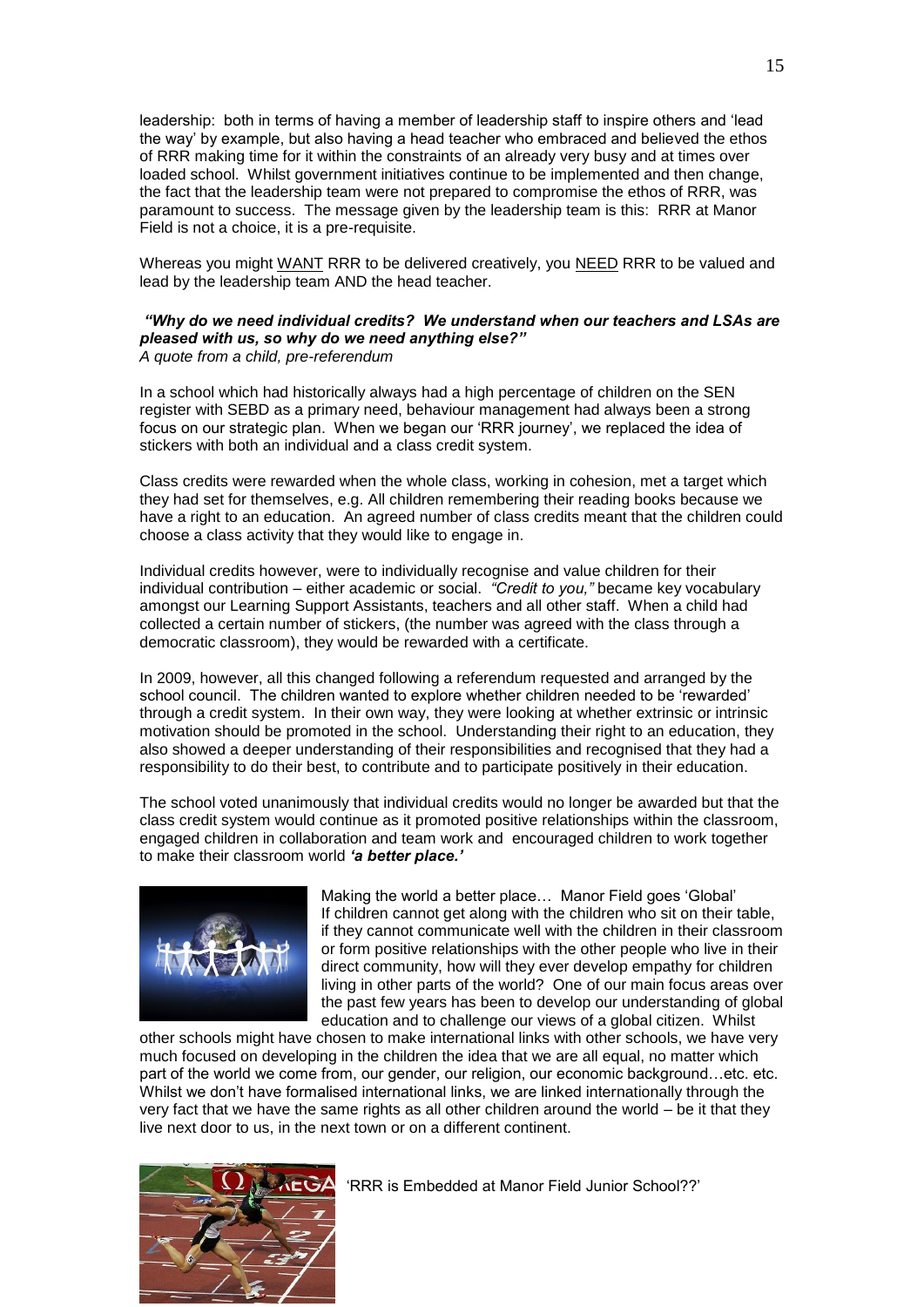In July 2009 we were awarded our level 2 Rights Respecting School Award. Unicef recognised that we had worked hard to 'embed' RRR in the school, both through teaching children about the articles from the UNCRC but also through establishing an ethos of RRR. The report recognised that:

- *'Effective leadership has enabled the language and individual Articles of the Convention to permeate into different aspects of the school, including policies, the curriculum, the strategic plan and assemblies.'*
- RRR is integrated throughout the curriculum which has been *'carefully and skilfully planned to incorporate teaching and learning about the Rights of the Child.'*
- Relationships are positive in the school. Children and children, staff and staff, children and staff interact positively. *'Respect for all is evident at the school through the very calm atmosphere and demeanour of all the children and the obvious trust that adults and children have in each other.'*
- Global education features throughout the school curriculum. *'A strong emphasis is placed on children valuing themselves and their place in the community.'*
- The school council actively engages children in making real decisions about the school. All children have a voice and make meaningful contributions. *'There is an effective and flourishing school council which is valued highly by the children. The children have a genuine sense of empowerment and are able to participate in decision making in relation to a very wide range of aspects of the school.'*
- *'An ethos has been created that centres on valuing and respecting the voice of the children in all aspects of the life of the school with the result that pupil voice is very strong and the children are fully involved in all aspects of school life.'*
- *'All members of the school community have an extensive knowledge and understanding of the UNCRC and the responsibilities that individual Rights of the Child imply for everyone.'*
- *'The language of Rights, Respect and Responsibilities features regularly in conversations between children and adults and is strong contributory factor in the high quality moral thinking and respect for each other.'*
- *'Parents are knowledgeable and supportive.'*

As a school, we were immensely proud of our achievement and the school community celebrated.

So had our RRR journey finished? Had we crossed the finish line?



Since the validation as a level 2 Rights Respecting School in July 2009, we have been continuing to develop links with RRR and to 'embed' RRR in our curriculum and throughout our school. And in July 2011, with new staff on board and to prepare for the new intake of children in September, our RRR journey had begun again…

Whilst we have worked hard as a school community to 'embed' RRR, we recognise that this is not a process which can ever be

completed. It was never a check list to tick. It was and is an ethos, a belief system, a set of values. With turbulence in schools, the need to constantly revisit and review is clear. This year our July day closure was dedicated to reviewing current good practice with regards RRR and planning for the autumn term. Although RRR has become embedded deeply within some of us and has become our ethos, our belief system and our set of values, it would be foolish to assume that this can continue unless it remains high priority and unless it is explicit for all. When something is embedded there is a danger that it can becomes almost hidden from others and so, as one school year draws to an end and another one begins, we cross one finish line and begin a new RRR journey all over again. Just as we 'finish', we 'start' again...

#### *Top tips for the successful integration of RRR:*

 Ensure that the message is coming from the very 'top'. The head teacher of any school wanting to successfully become an RRR school MUST be involved in consistently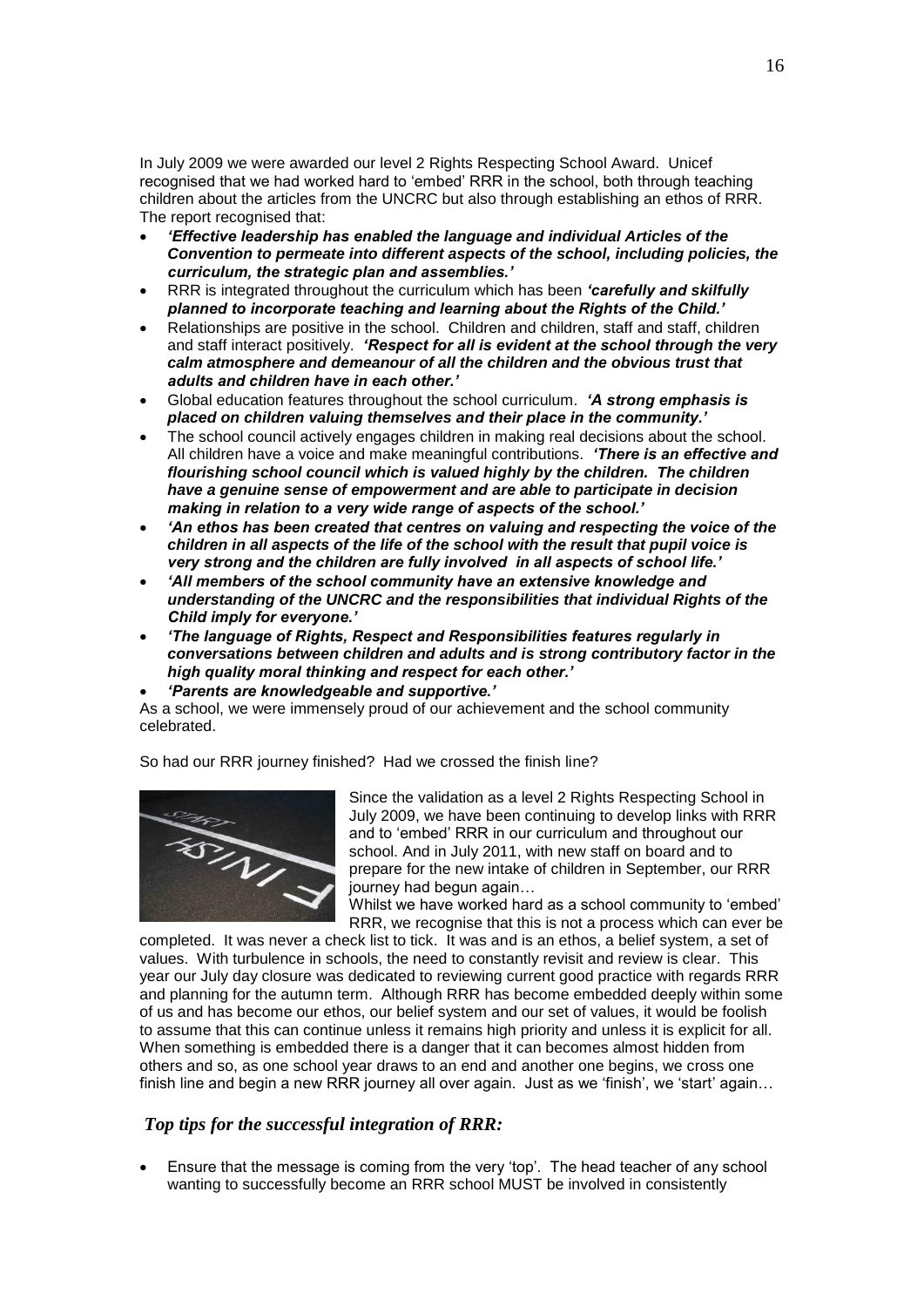embracing the ethos of RRR. Without this, a school cannot truly integrate RRR or 'embed' it

- Consider carefully, as a whole staff, the motivation for wanting to become involved in RRR
- Ensure that there is a shared understanding of why RRR should be incorporated into a school – this is never to tick a box
- NEVER assume that all the 'boxes are ticked'
- Understand that RRR is a process that will never be complete. How will RRR ever be fully integrated when you consider the changing population of a school? Revisit, revisit, revisit!
- Start small but aim big! Embrace idealistic values! Encourage and celebrate the notion that every small step can help to change the world!
- Be creative in finding new ways to engage children in the articles. Take risks with articles that you feel might 'open a can of worms' and ask yourselves – is it a can which needs opening? But ensure that staff are trained with how to 'open cans' with sensitivity, knowing and understanding the children in their classes
- Model consistently rights respecting behaviour and language
- NEVER make assumptions that people will understand why you doing what you are doing, but make the aims and values of RRR explicit through all that you do so that it never becomes 'hidden'
- NEVER assume that people share common values or beliefs make the vision of the school clear to all so that it can be maintained despite changes, turbulence, new governments….
- Ensure ownership of RRR regularly review school agreements, school and class charters, school policies which detail RRR. By reviewing and sharing ownership, you are empowering people to continually promote RRR
- Put RRR at 'the heart of the school'. Consider RRR as the driving force. Integrate other subjects within RRR, rather than RRR within other subjects
- Equip yourselves with the idea that RRR is based on a 'never changing set of values'. When new initiatives are brought in by new governments, when policies change, when there is turbulence in schools, know that the values framework remains a constant
- Communicate the vision and values of RRR through all aspects of the school
- Consider the present day by reviewing and building on the past, to help to build a better future
- Look at things in new ways. See things from different points of view. Challenge your own viewpoints and your own perceptions. Be open to change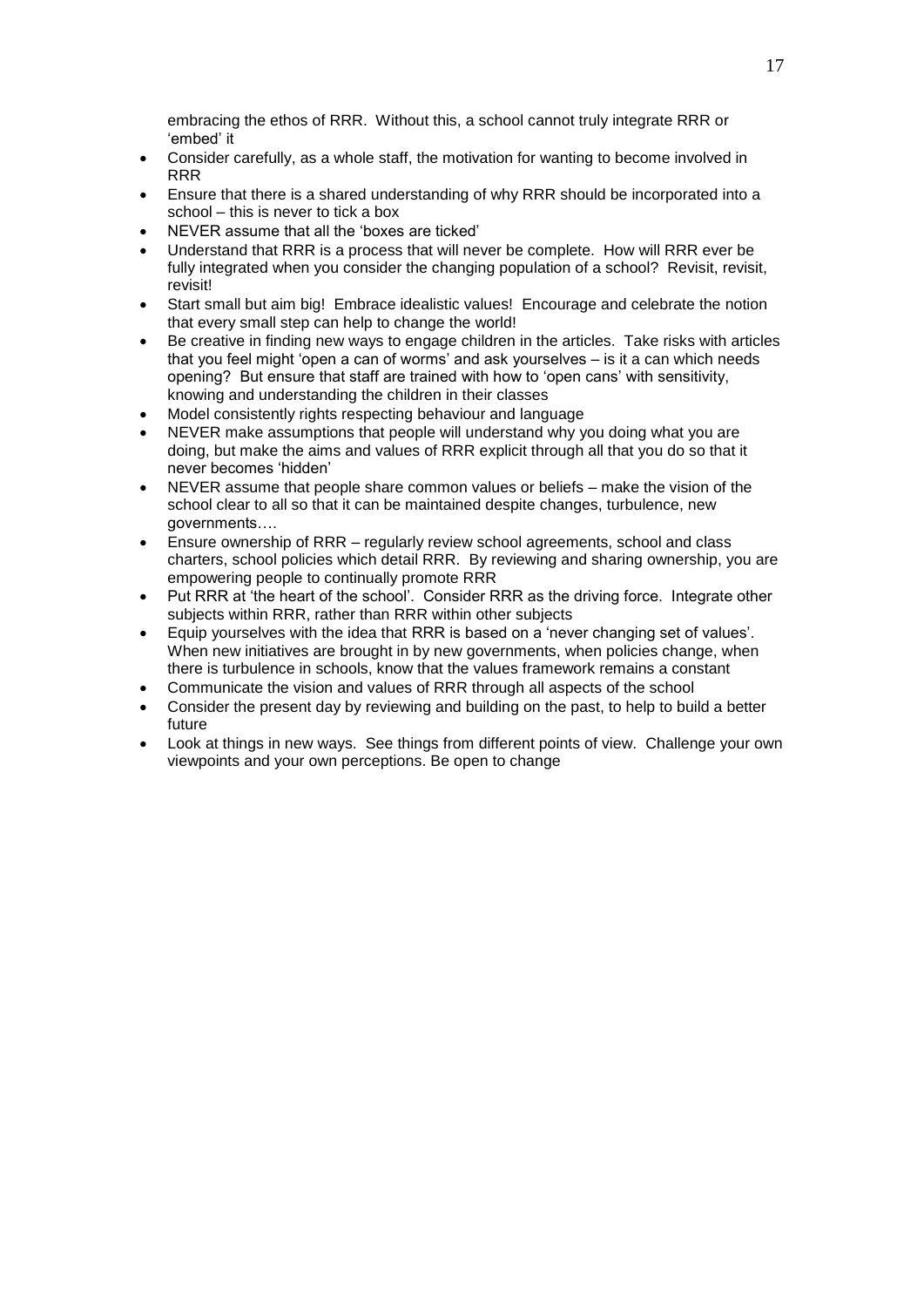# **Cherbourg Primary School**

As with many schools our ethos has always been to encourage respect within our community, but our work with the three Rs of Rights Respect and Responsibility has enabled us to place our values within a clear and universal framework.

Perhaps one of the biggest changes for us as we develop as a rights-respecting school has been to explicitly use the articles of the Convention as a stimulus for diverse subject teaching and learning. For example, Year 1 were prompted to think about "*the right to a standard of living good enough to meet their physical and mental needs*" (Article 27), as a springboard to exploring their ideas of Space within their science topic. What they thought life on a new planet should be like was challenged by questions such as: What will you need on the new planet? What would you like to have in your new home? Would it be necessary to have all these things? Do all children on earth have these things? Is this fair? How will you make sure that all children will be able to live like this on your new planet?



In Year 3 Literacy, the children used Articles 13 and 30, relating to freedom of expression and the right of children of minorities to enjoy and practice the culture and religion of their people, to write their own prayers and thoughts. Even though the pupils knew they were writing for a display, children wrote honestly and thoughtfully; "*Dear God, please help me to talk to somebody because I can't*", "*Please God, I want to be good to myself by being friends to others*".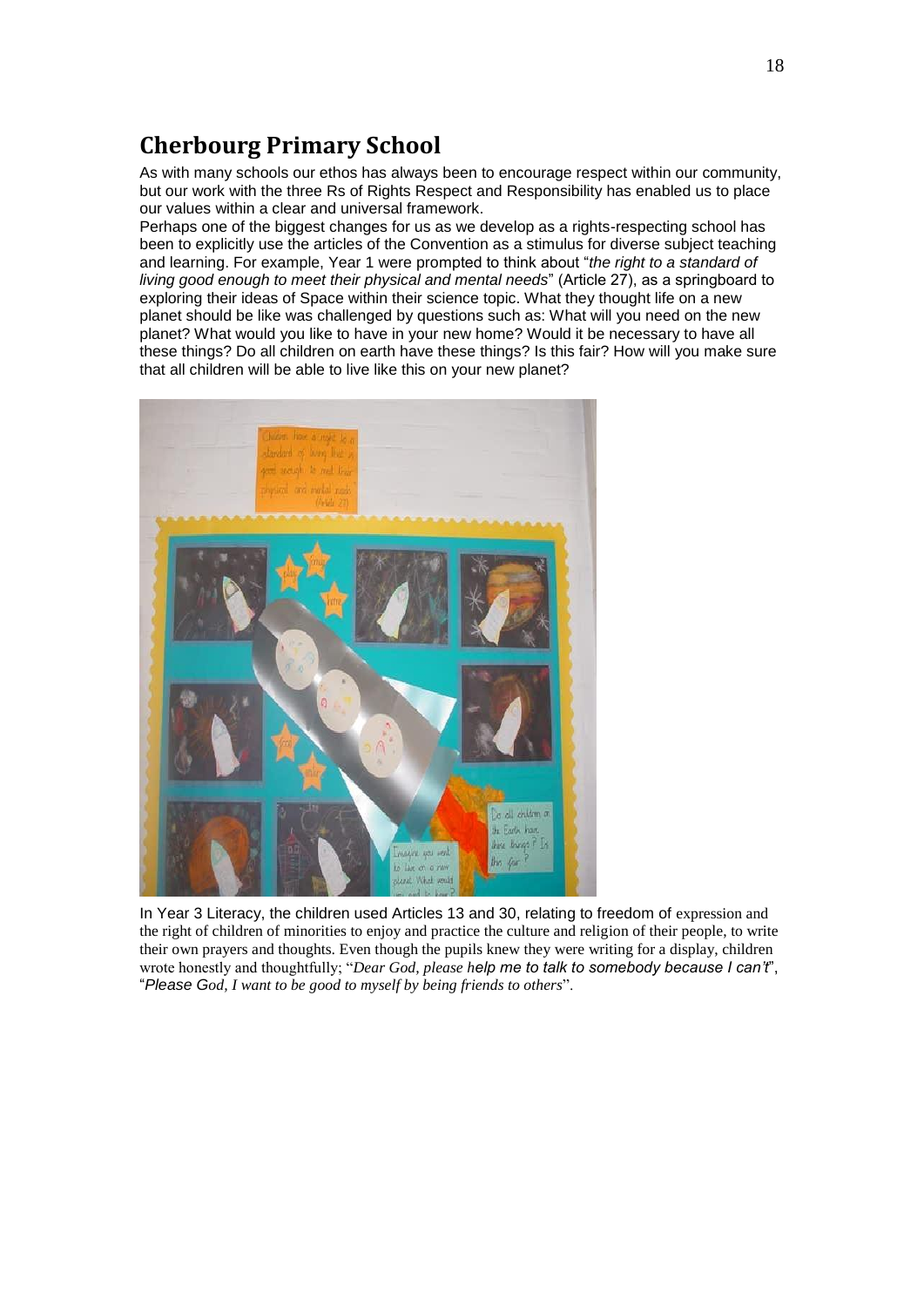

ichool and into our Core vocabulary of

- **to teach about the Convention and the corresponding responsibilities**
- to educate parents about our approach through family learning
- to use the articles of the Convention as a stimulus for our teaching across the curriculum.

What difference has this made to the children?

- The lessons have become more creative and relevant to the children.
- The children find it easier to express their ideas and demonstrate empathy.
- There are key connections between diverse subjects, making it easier to embed the learning.
- The pupils have more opportunities to refer to the framework of the Convention from a variety of contexts.
- And lastly, the staff are more confident of using the Convention to support learning across the curriculum.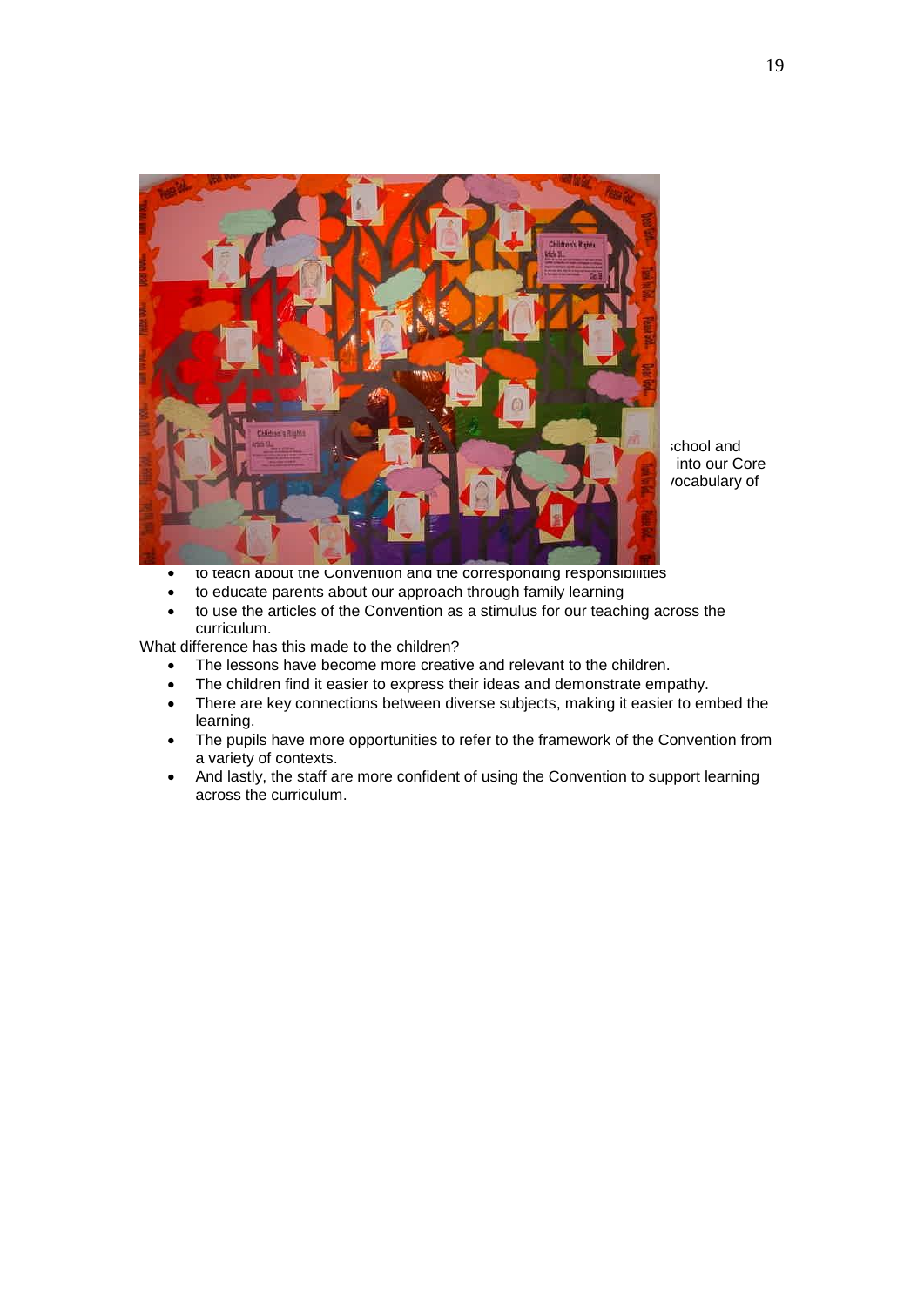# **RRR lesson planning prompts**

### **Suggested questions to ask about integrating RRR in the lesson plan**

How might RRR feature naturally in the lesson?

(There are often plenty of opportunities in traditional stories, history, science, geography, etc.) Could it be incorporated into the lesson objective?

Are there opportunities to incorporate the terms *rights, respect and responsibilities* and so contribute to understanding?

Is there a way of manageably assessing the added value of including RRR?

### **Suggested planning questions to ask about lesson content**

- What rights in the UN Convention are being denied or supported?
- Who is or is not taking responsibility for this?
- Does the situation need to be changed in any way? If so, can children suggest how?

### **Suggested planning questions to ask about how the RRR aspects benefit children**

- How does the situation connect to children's own experiences and perceptions?
- Are there comparable situations of which they are aware? (In their own lives, at school, in the playground, in stories they have read, in other lesson content, in the news.)
- Is positive change possible and appropriate in those situations?

### **But, rights are not always so clear cut!**

Rights sometimes appear to conflict with each other. This may be the case in many moral dilemmas in science, geography, RE and history. (See *The right to light?* material for a worked example at: [www3.hants.gov.uk/education/hias/](http://www3.hants.gov.uk/education/hias/childrensrights/rrr-materialforteachers/rrr-therightolight) [childrensrights/rrr-materialforteachers/rrr-therightolight](http://www3.hants.gov.uk/education/hias/childrensrights/rrr-materialforteachers/rrr-therightolight) .)

- Can this be resolved? How can children assess the quality of the evidence?
- Can the arguments be explored through dialogue?
- Does one particular right have to take precedence over another?
- Does everyone necessarily agree on these judgements?

#### **RRR: it is as much about** *how* **we teach and learn as** *what* **we teach and learn.**

### **Suggested questions to ask about teaching and learning styles during the lesson**

- Can your teaching style exemplify an RRR approach, erg: participatory, democratic?
- Are there opportunities for group work and purposeful talk?
- At some point can children take the initiative and direct their own learning?
- Can you model rights-respecting behaviours with the children and other adults?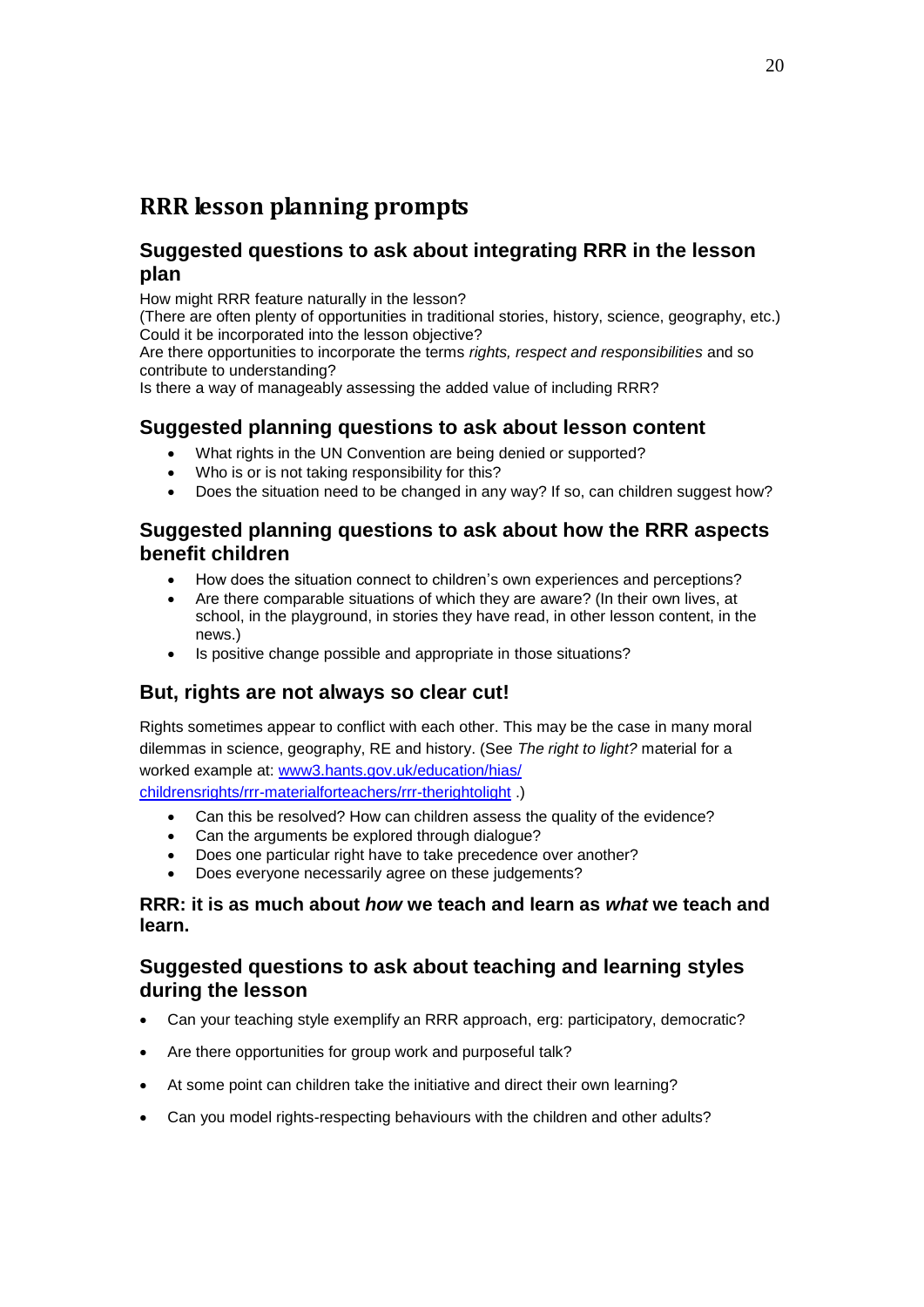Planning a particular rights-related lesson is a valuable step in developing the RRR perspectives across curriculum plans, through teaching styles, behaviour modelling and school ethos.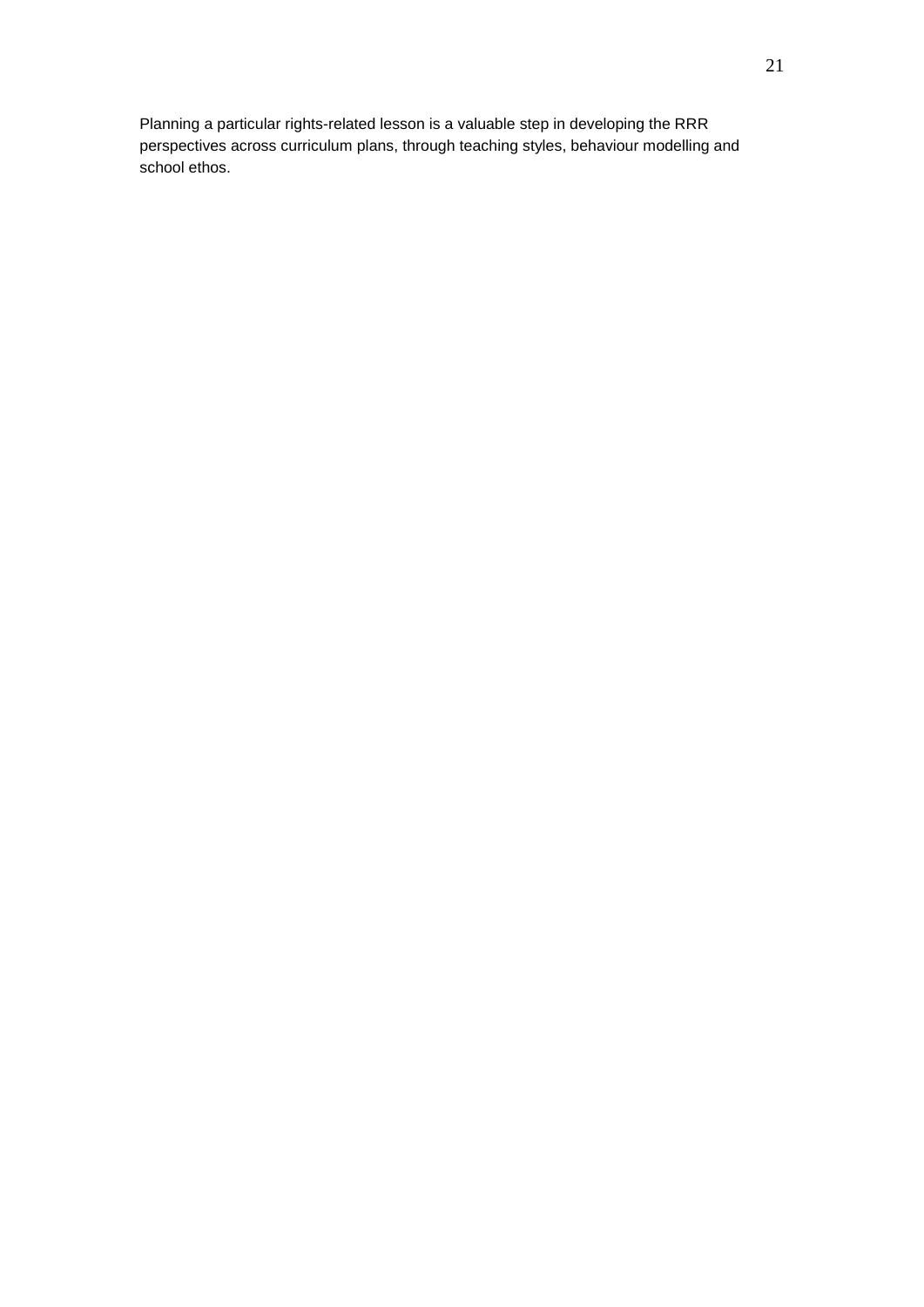# **Classroom charters – are we getting it right?**

### *Building the shared values of a Rights Respecting classroom*

### **Introduction**

Classroom charters are very popular. The collaboration between children and adults in age and ability-appropriate ways to agree a charter for a Rights Respecting classroom has proved to be a very valuable part of the process of making the UNCRC a real and meaningful guide to action at a day-to-day level.

We have been reviewing their development and use with a range of practitioners and offer some reflections here.

### **What is a class charter?**

Children and adults in a class or tutor group select those rights they agree are the most important in relation to what is done in that classroom. The process of developing a charter is as important as the end product. The process must be participatory, inclusive and build on the prior learning about the difference between *wants* and *needs*. How this might be done is explained on the following pages in greater detail.

For very young children rights may need to be reworded. As children move beyond their early years, they will learn that their rights under the UNCRC are based on their needs to thrive as human beings. These rights are to do with:

- their health and safety (survival)
- their protection from harm and abuse
- the development of their potential
- their inclusion and participation in the life of the society around them (immediately, locally and globally).

In learning that these rights are universal, children understand that this means that their rights are bound up in respecting the rights of others. Some like to refer to this reciprocity as *rights and responsibilities*. There is a danger, however, in that by just looking at this reciprocity the responsibilities of adults are left out.

Children also learn that adults, especially their parents/carers and policy makers, have the responsibility to ensure that these rights are known about, promoted and respected by all. So the charter for a Rights Respecting classroom is for all, including adults.

The end product itself is always subject to review by the class from time to time in order to reinforce/refresh commitment. It helps if the charter is therefore dated.

What is agreed is then set out in a way that can be easily seen around the room and signedup to by all those participating.

### **What is the aim of a class charter?**

A class charter is a way of making the rights of the child real and meaningful to pupils, based on their own situation and experiences. The process of developing the class charter can serve to unite the class. It develops a sense of ownership of the classroom and learning. Once developed, the charter becomes a point of reference for the class and once signed by the teacher, assistants and the pupils it signifies a shared enterprise and acts as the *social*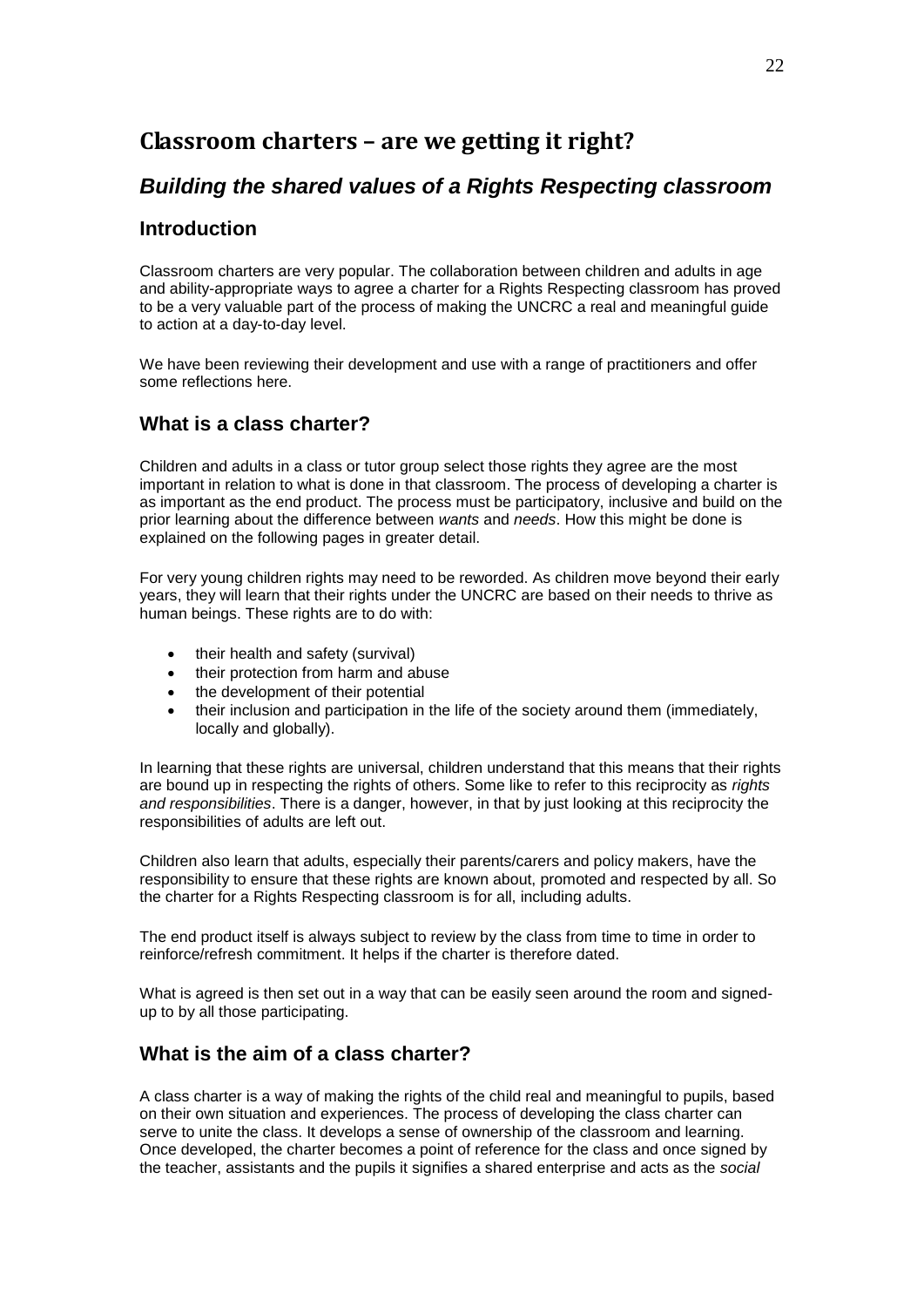*glue* which binds everyone together. We would recommend that children also have a say in how it is displayed.

### **In what way is it different from** *golden rules* **or** *codes of behaviour***?**

The class charter is not a direct behaviour management tool. It is indicating that a significant part of the role of the school and the teacher is to help realise the rights of the child. Rules are something which are often externally imposed, whereas charters are democratically negotiated using an internationally agreed values framework. It should begin a process of replacing rules.

*"We used to have rules that you made and we often broke. Now we've got responsibility and we have to choose, there's no-one else to blame but me. It's my responsibility to make the right choice!" (Year 4 child)*

#### **How do you approach the linking of rights with responsibilities?**

The main point to remember is that *the rights of the child are not conditional on responsibilities. Rights do imply, but are independent of responsibilities.*

A right cannot be withdrawn as a punishment but what can be withdrawn is the opportunity to infringe other people's rights.

Adults working with children need to model Rights Respecting behaviour and use Rights Respecting language in order to reinforce the benefits of this values system.

A child needs to see and hear how rights abusing/denying behaviour is identified by an adult and how the adult uses the language of rights to help a child understand how they have failed to respect the rights of others and how this choice has negative consequences. This will help the children themselves become empowered by the language and concepts they acquire from this Rights Respecting culture. This reasoning may still lead to a child being removed from their classroom to have their right to education experienced alone or in a different setting, but the rationale is clearly rooted in the Rights Respecting framework. Pupils who may end up excluded from school still have the same right to education as children in school. Under the Convention it is up to the state to organise this.

#### **Do** *actions* **speak louder than** *responsibilities***?**

As children grow the charter should be rooted more in the Convention with pupils selecting the Articles that they consider are most appropriate to them. A common way is to have columns of rights and responsibilities.

In arriving at responsibilities it is not unusual for pupils to be unable to agree on one responsibility and where that is the case it is okay to have more than one responsibility allied to an agreed right.

An alternative is to set out the charter with rights but instead of using the term *responsibilities*, insert the phrase *"actions (by children/adults) to ensure these rights are enjoyed by all"*. It is still a charter for a Rights Respecting classroom.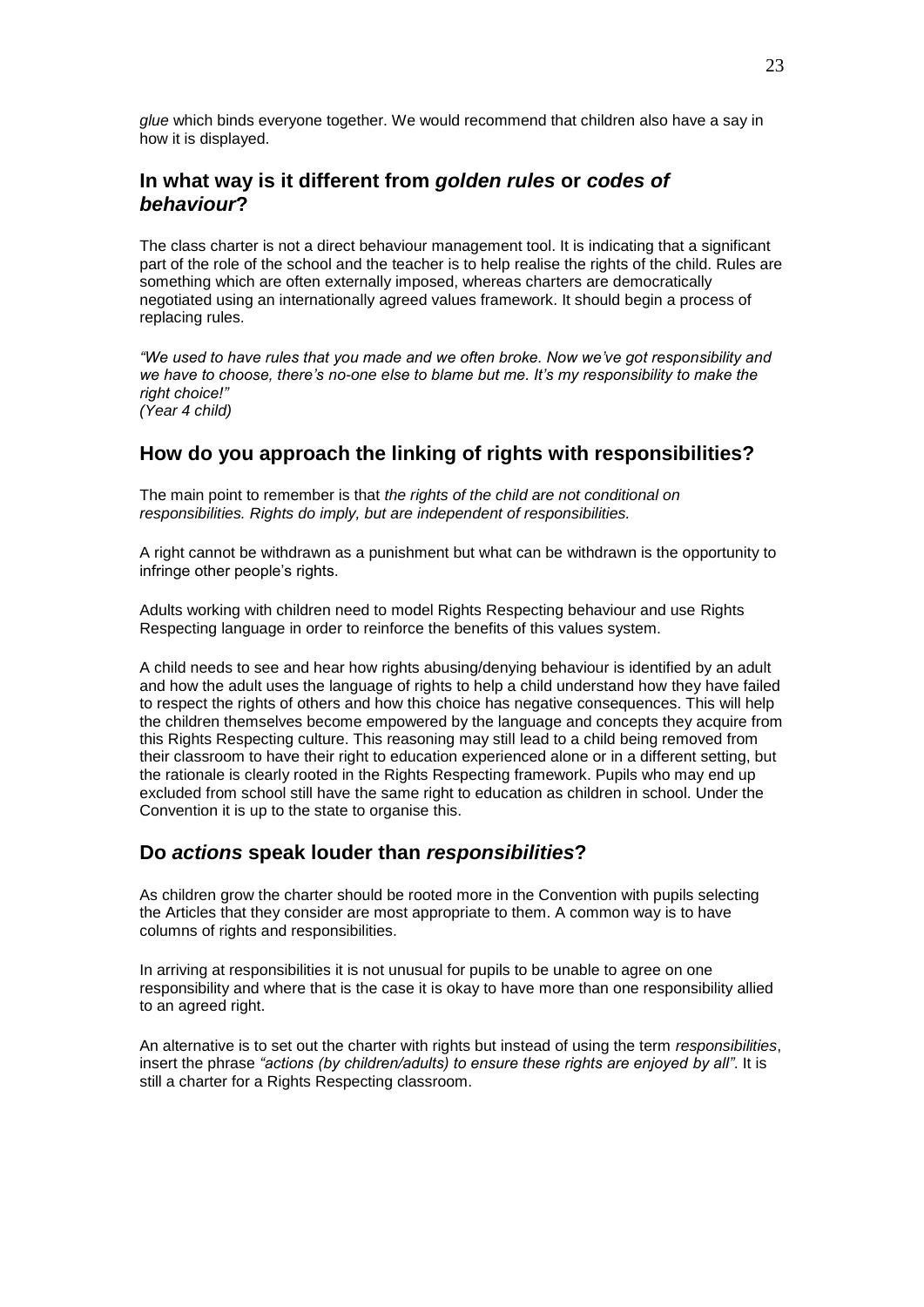### **Why do teachers and assistants sign the charter?**

This is more than a symbolic gesture. It is about indicating to children that the whole experience of teaching and learning is a shared enterprise and will work best if we all keep to the class charter. It strengthens the relationship between children and adults.

### **Do charters vary with the age of children?**

Yes, initially with very young children they may be very simple and use images instead of words or as well as. As children move into upper Key Stage 2 it would be more common for children to make more references to the Articles in the Convention.

In secondary schools, tutor groups/year groups can generate charters at the outset, depending on the extent of support from teachers and assistants. Due to the way most secondary schools are structured, however, they should look at ways of securing agreement to a charter to which all children, perhaps through their tutor groups, have been able to contribute and to which everyone agrees to sign. This can then be the point of reference for the whole school.

### **What is the best way to develop a class charter with pupils?**

Sam Francis, Advanced Skills Teacher for Citizenship at Portway Junior School, outlines her approach:

- recap on the UNCRC
- consolidate why the Convention was agreed upon and why it exists, and the importance of children under 18 having rights. Extend to include the Human Declaration of Rights for adults and the similarities and differences
- pick the Articles, from the UNCRC, that specifically relate to the children's lives in school (e.g.: Articles 3, 12, 13, 15, 16, 17, 19, 23, 24, 27, 28, 29, 30, 31, 37, 39) then get them to discuss how and why these relate to life in school
- *diamond nine* the children's choices making sure they can justify their reasons. These have differed in each class depending on the cohort, ethnic backgrounds, etc.
- the next task is to use the six most popular and reasoned Articles for the class charter, then the children need to identify the responsibilities that link with the six most popular Articles
- the next process is the agreement of wording and ownership by the class/ tutor group or school of the charter. Voting democratically about its design, placement within the school/class, signing of the charter and what role the teacher plays on the charter (responsibilities/rights/ signature, etc.). Talk about any issues that the children have, e.g.: not signing, wording, what happens if new people arrive
- the wording on the charter should make a link to the UNCRC and each Article should have one main responsibility
- the next stage is to link the charter to rewards and sanctions, discussing and agreeing as a class how these link into the classroom
- it is important to revisit and tweak the charter as a class; which is a good exercise if new people join the class, good for circle time, and also helps with children settling into a new class/school.

### **In addition**

- Teachers could also use the SEAL materials for support if needed.
- The children link *Every child matters* into their chosen Articles, discuss the importance and any specific links. (This can also be linked to any of the schools initiatives – Healthy Schools, Sustainable Environment, etc.)
- Link to the citizenship objectives: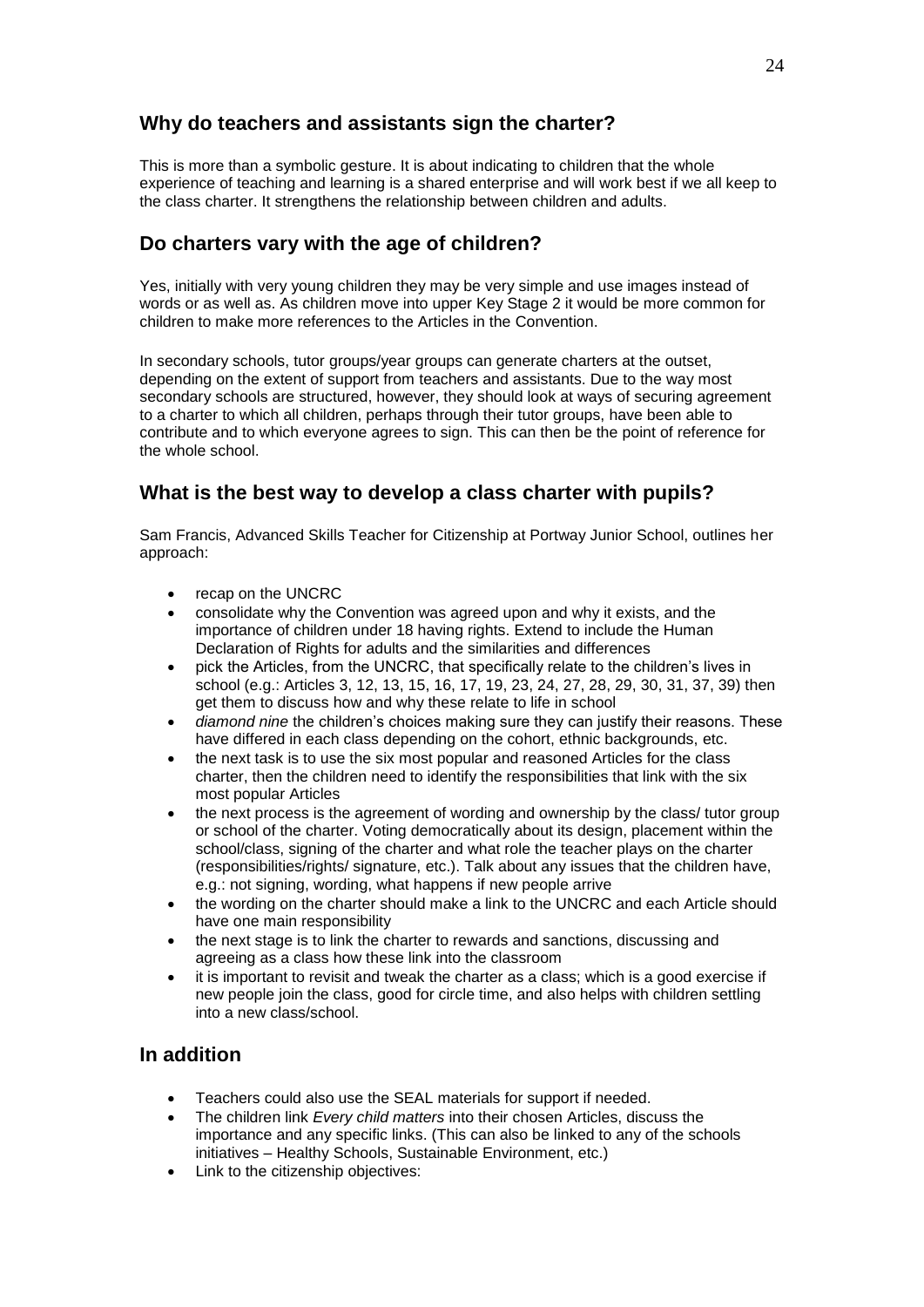- o research and debating issues/ events
- o know why/how rules/laws are made
- o discuss anti-social behaviour
- o take part in making/changing rules
- o different types of responsibilities
- o resolving differences
- o explaining choice.